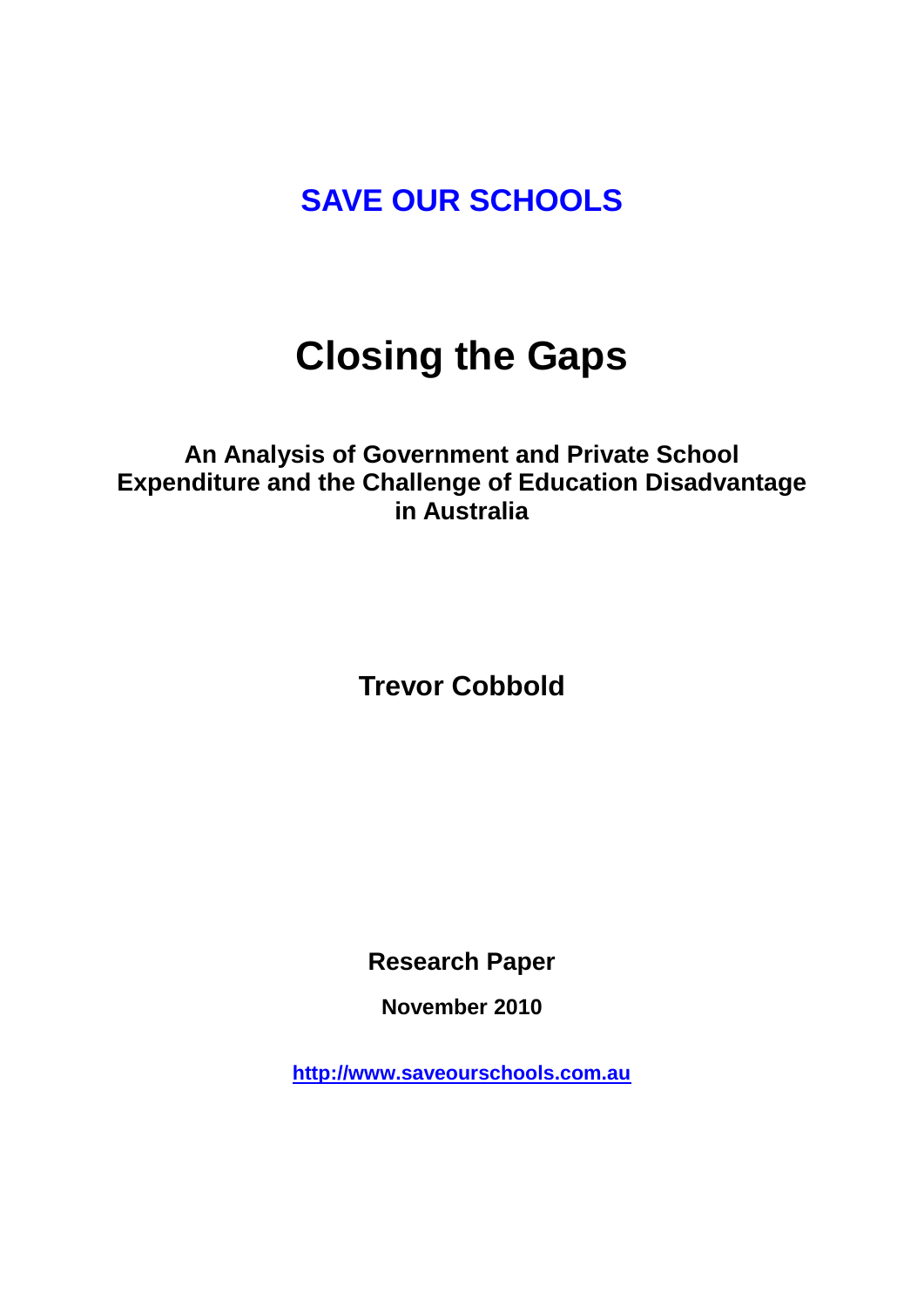# **Table of Contents**

|    | Government funding increases have favoured privilege over disadvantage 6          |  |  |  |  |  |  |
|----|-----------------------------------------------------------------------------------|--|--|--|--|--|--|
|    |                                                                                   |  |  |  |  |  |  |
| 1. |                                                                                   |  |  |  |  |  |  |
| 2. |                                                                                   |  |  |  |  |  |  |
|    |                                                                                   |  |  |  |  |  |  |
|    | 2.2 Data limitations mean that private school expenditure is under-estimated 11   |  |  |  |  |  |  |
| 3. |                                                                                   |  |  |  |  |  |  |
| 4. | Government schools are the major provider for the educationally disadvantaged13   |  |  |  |  |  |  |
|    |                                                                                   |  |  |  |  |  |  |
|    |                                                                                   |  |  |  |  |  |  |
|    |                                                                                   |  |  |  |  |  |  |
|    |                                                                                   |  |  |  |  |  |  |
|    | 7.5 Government schools face larger challenges than private schools 18             |  |  |  |  |  |  |
| 5. |                                                                                   |  |  |  |  |  |  |
|    |                                                                                   |  |  |  |  |  |  |
|    |                                                                                   |  |  |  |  |  |  |
|    | 5.3 The gaps between remote, provincial and metropolitan students 22              |  |  |  |  |  |  |
|    |                                                                                   |  |  |  |  |  |  |
| 6. |                                                                                   |  |  |  |  |  |  |
| 7. | Government funding increases have favoured privilege over disadvantage 25         |  |  |  |  |  |  |
| 8. |                                                                                   |  |  |  |  |  |  |
|    | Appendix A: The Comparability of Government and Private School Expenditure Data31 |  |  |  |  |  |  |
|    |                                                                                   |  |  |  |  |  |  |
|    |                                                                                   |  |  |  |  |  |  |
|    |                                                                                   |  |  |  |  |  |  |
|    |                                                                                   |  |  |  |  |  |  |
|    |                                                                                   |  |  |  |  |  |  |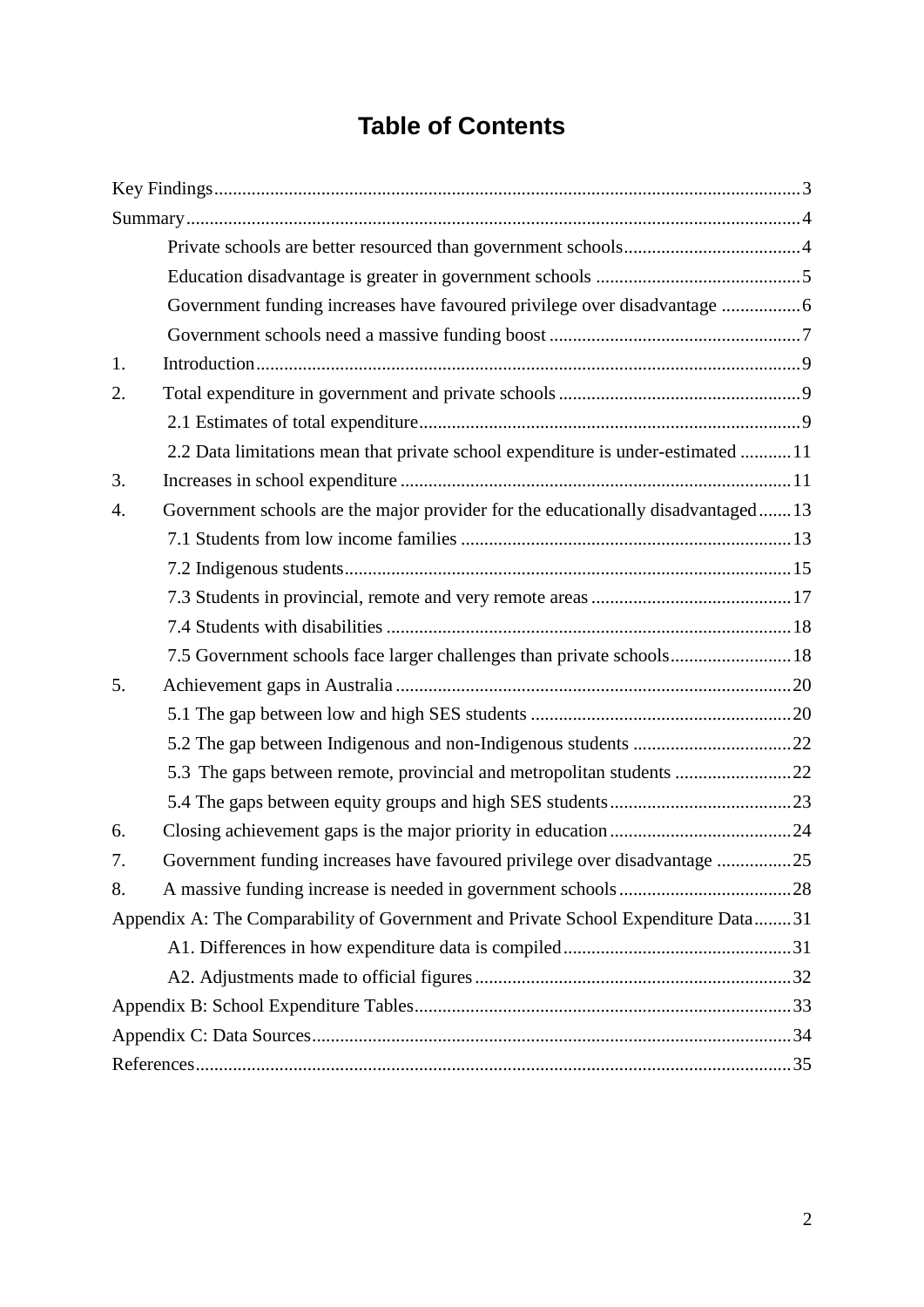# **Key Findings**

- <span id="page-2-0"></span> Government schools are severely under-resourced in comparison to Catholic and Independent schools in terms of the extent of education disadvantage they face.
- $\blacklozenge$  Total expenditure per student in government schools (\$10,723) in 2007-08 was much lower than in Independent schools (\$15,147) and similar to Catholic schools (\$10,399). Average total expenditure for all private schools was \$12,303 per student.
- Total expenditure per student (adjusted for inflation) increased by much more in Catholic (\$1,739) and Independent schools (\$2,207) between 1998-99 and 2007-08 than in government schools (\$1,147).
- The gap in total expenditure between government and Independent schools has more than doubled since 1998-99 while the gap between government and Catholic school expenditure decreased by more than half.
- Government schools are the main provider for educationally disadvantaged students. The vast majority of low income, Indigenous, provincial and remote area, and disability students attend government schools. These students comprise a much larger proportion of enrolments in government schools than in private schools.
- There are very large achievement gaps between students from low and high socioeconomic status (SES) families; between Indigenous and non-Indigenous students; and between provincial and remote area students and metropolitan students.
	- The gaps between high SES students and Indigenous and provincial and remote area students are also very large.
- Total government funding for Independent schools increased by 112% since 1998-99 and by 84% for Catholic schools compared to 67% for government schools, despite the much lower levels of education disadvantage in private schools.
	- Government funding for many elite private schools in NSW and Victoria has increased by over 200% since 2001 compared to 60-70% for NSW and Victorian government schools.
- Federal and state governments have given greater priority to supporting privilege in education over the last decade than to eliminating disadvantage and inequity in education.
	- The wealthiest private schools in Australia continue to receive government funding of \$2,000-\$4,000 per student despite having 2 to 3 times the resources of government schools and negligible levels of education disadvantage.
	- Federal Government funding for the wealthiest schools in Australia is 4 to 8 times more than the additional funding it provides to low SES schools.
- The total additional funding required for government schools to close the achievement gap between low SES students and the average for all students in Australia is estimated as \$6.3 – \$9.2 billion a year. Double this amount is needed to close the achievement gap between rich and poor.
	- $-$  In comparison, only \$266 million a year is to be provided through the Smarter Schools National Partnership programs for low SES government schools and literacy and numeracy improvement.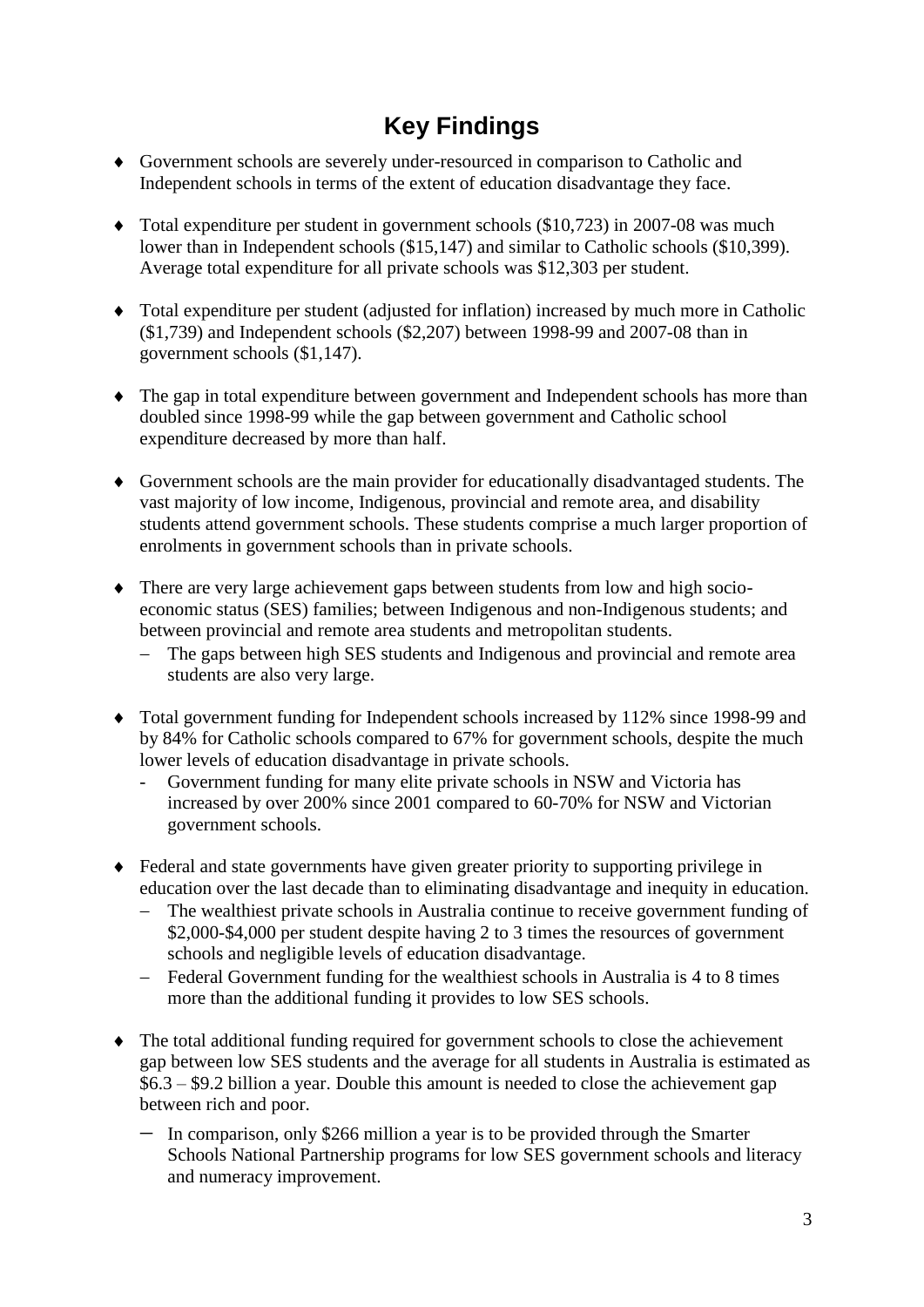# **Summary**

<span id="page-3-0"></span>This paper provides three new perspectives on government and private school expenditure in Australia:

- It removes some of the incompatibilities of officially published figures and provides a more accurate comparison of expenditure per student in the two sectors than has been available to date [see Appendix A].
- It examines total expenditure in government and private schools in relation to the extent of education disadvantage in the two sectors.
- It estimates the additional funding needed for government schools to reduce the gap between the results of low SES students and the average for all students as well as the additional funding needed to close the large achievement gap between rich and poor.

### <span id="page-3-1"></span>**Private schools are better resourced than government schools**

Total expenditure per student in government schools in Australia is much lower than in Independent schools and similar to that in Catholic schools. Average total expenditure in Independent schools in 2007-08 was \$15,147 per student compared to \$10,723 per student in government schools and \$10,399 per student in Catholic schools [Chart 1, Table B1]. The average total expenditure for all private schools was \$12,303.

Many elite private schools in Australia have total annual resources of between \$24,000 and \$30,000 per senior secondary student, which is double or more that available to government secondary schools.

The gap in total expenditure between government and Independent schools has more than doubled since 1998-99 while the gap between government and Catholic school expenditure decreased by more than half. The expenditure advantage of Independent schools over government schools increased from \$1,971 (in current \$'s) in 1998-99 to \$4,424 per student in 2007-08 [Table B1]. The expenditure advantage of government schools over Catholic schools decreased from \$852 to \$324 per student.

The above figures remove some major incompatibilities in the way government and private school expenditure are measured, but they are still likely to significantly under-estimate private school expenditure in comparison with government schools because:

- Expenditure on school transport by governments is included in government school expenditure but not in private school expenditure. In 2007-08, school transport expenditure in NSW and Queensland was \$402 and \$220 per student respectively.
- Private school expenditure does not include government expenditure on administration of funding and regulation of private schools and expenditure on shared government services for private schools, whereas these items are included in government school expenditure.
- The expenditure figures do not include the cost to government of tax deductible donations, which are much more significant for private schools than government schools.

Government school expenditure does not include the use made of parent financial contributions, but these are very small. For example, they amounted to \$72 per student in NSW and \$31 per student in Queensland in 2009.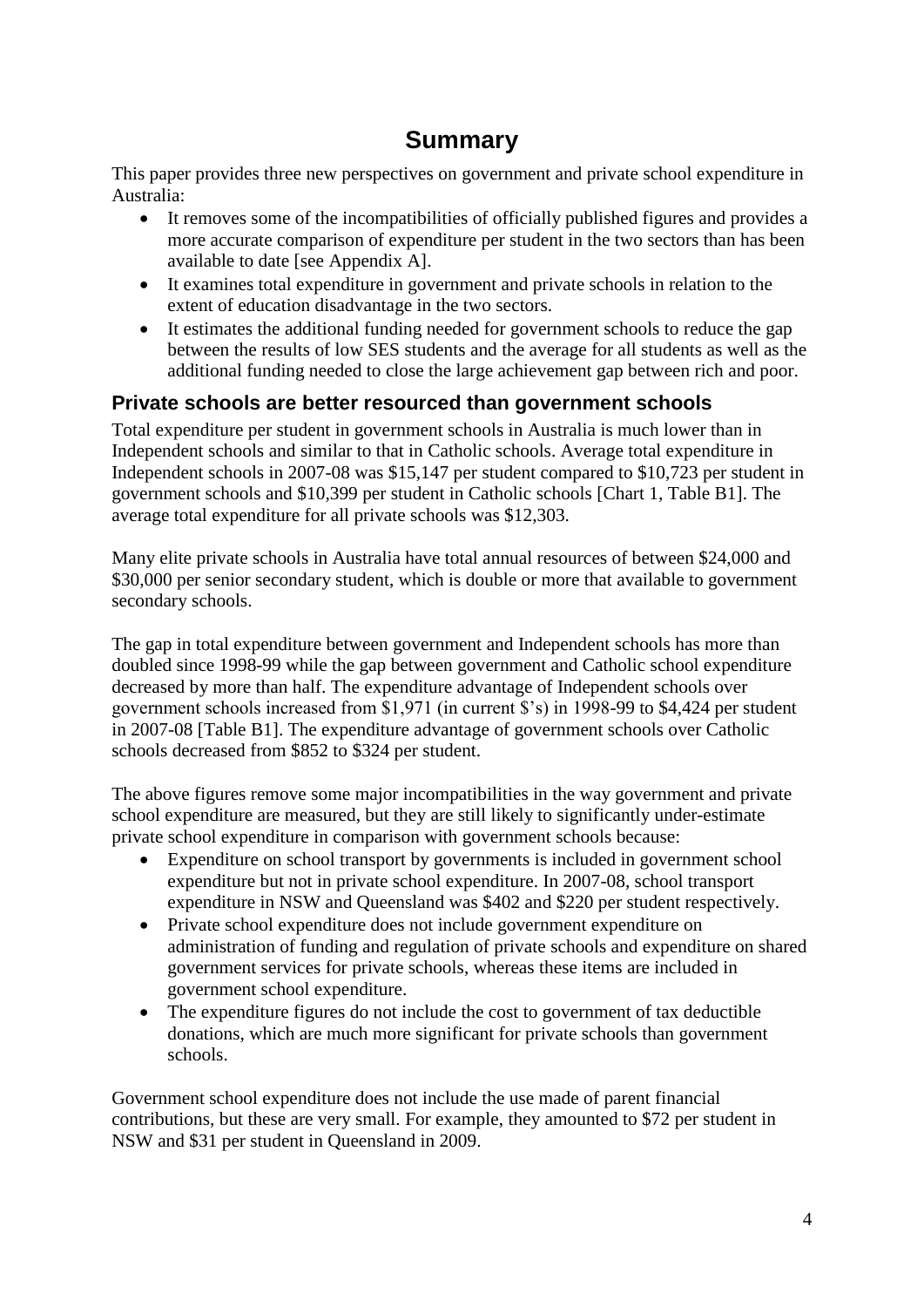Total expenditure (adjusted for inflation) by private schools increased by much more than in government schools between 1998-99 and 2007-08. Government school expenditure increased by \$1,147 per student compared to increases of \$1,739 and \$2,207 per student in Catholic and Independent schools respectively [Chart 2, Table B2]. The increase in Independent schools was nearly double that in government schools while the increase in Catholic schools was 52% more.

Total expenditure per student (adjusted for inflation) in government schools increased by 1.9% a year compared to 3.1% a year for Catholic schools between 1998-99 and 2007-08 and 2.6% a year in Independent schools [Table B2].

### <span id="page-4-0"></span>**Education disadvantage is greater in government schools**

Government schools have to do more with their resources than Catholic and Independent schools because the extent of education disadvantage is much greater in government schools than in private schools.

Government schools are the main provider for educationally disadvantaged groups. The vast majority of low income (77%), Indigenous (86%), disability (80%), provincial (72%) and remote/very remote area (83%) students attend government schools [Chart 3].

Educationally disadvantaged students comprise a much larger proportion of government school enrolments than in private schools:

- Students from low income families comprised 40% of government school enrolments in 2006 compared to 25% in Catholic schools and 22% in Independent schools [Chart 4];
- Only 27% of government school enrolments were from high income families compared to 43% of Catholic school enrolments and 53% of Independent school enrolments [Chart 5];
- Indigenous students accounted for 5.7% of government school enrolments in 2008 compared to 1.9% in Catholic schools and 1.6% of Independent school enrolments [Chart 6]:
- Students in provincial areas comprised 28% of government school enrolments in 2008 compared to 21% of private school enrolments [Chart 7].
- Students from remote/very remote areas comprised 2.9% of government school enrolments in 2008 compared to 1.5% of Catholic school enrolments and 0.7% of Independent enrolments [Chart 8].
- Students with disabilities comprised 5.5% of all government school enrolments in 2008 compared to 3.3% of Catholic school enrolments and 1.9% of Independent school enrolments [Chart 9];

Overall, the extent of education disadvantage in government schools in Australia is much greater than in private schools. Low income, Indigenous and disability students comprise over 50% of government school enrolments compared to 30% in Catholic and 26% in Independent schools [Chart 10]. The extent of education disadvantage in government schools is 1.7 times that in Catholic schools and almost double that in Independent schools [Chart 11].

There are large achievement gaps between low socio-economic status (SES) and high SES students; between Indigenous and non-Indigenous students; and between provincial and remote area students and metropolitan students [Charts 12 & 13]: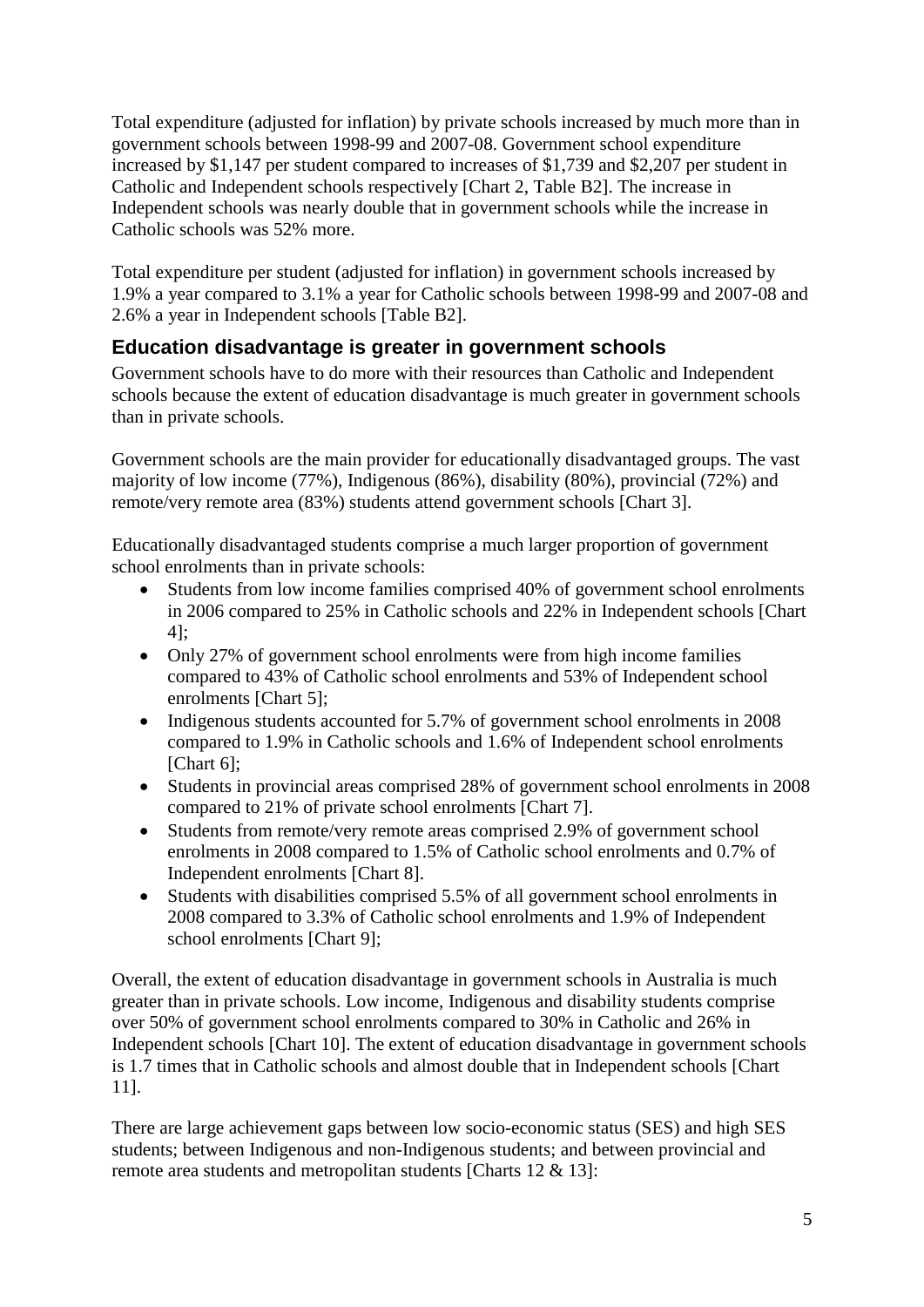- In 2006, 22-23% of low SES students did not achieve international proficiency standards in reading, mathematics and science compared to only 5% of high SES students. On average, low SES 15 year-old students are 2-2½ years behind high SES students. Low SES students enrolled in low SES schools are nearly four years behind students from high income families in high SES schools.
- 38-40% of 15 year-old Indigenous students did not achieve international proficiency standards in reading, mathematics and science in 2006 compared to 12% of all Australian students. On average, 15 year-old Indigenous students are 2-2½ years behind non-Indigenous students.
- In 2006, 24-28% of 15 year-old students in remote and very remote areas did not achieve expected international proficiency levels in reading, mathematics and science compared to 12% of metropolitan students. On average, remote and very remote area students are about 18 months in learning behind metropolitan students.
- 17, 20 and 13% of provincial area students did not achieve international proficiency standards in reading, mathematics and science, respectively, in 2006 compared to 12% of metropolitan students. Provincial area students are about six months or less behind metropolitan students.

Apart from the large achievement gap between low and high SES students there are also large gaps between Indigenous and provincial and remote area students and high SES students [Chart 14]:

- On average, 15 year-old Indigenous students are about  $3\frac{1}{2}$  years behind high SES students.
- Remote and very remote area students are about 2½ years behind high SES students.
- Provincial area students are about 18 months behind high SES students.

These large achievement gaps are a grave social injustice and a waste of talents and resources. They curb productivity growth and lead to higher expenditure on health, welfare and crime. Closing the gaps is the major challenge and priority for Australian governments. Low SES, Indigenous, and provincial and remote area students should achieve similar outcomes to students from high SES families.

#### <span id="page-5-0"></span>**Government funding increases have favoured privilege over disadvantage**

Australian government funding policies have favoured privilege over disadvantage for the last decade. Despite the higher level of education disadvantage in government schools, the largest percentage increases in government funding (federal, state and territory) have gone to private schools. Schools serving the wealthiest families in Australia continue to receive large and increasing amounts of government funding.

The most privileged school sector – Independent schools – received the largest increase in government funding over the last decade. Between 1998-99 and 2007-08, government funding per student in Independent schools increased by 112%, 84% for Catholic schools and 67% for government schools [Chart 15]. The average increase for all private schools was 89%. The percentage increase for Independent schools was over 1½ times the increase for government schools.

Many high fee private schools have total expenditure per student which is two to three times that in government schools, yet they receive \$2,000-\$4,000 per student in Federal Government funding. For example, the most expensive private school in Australia, Geelong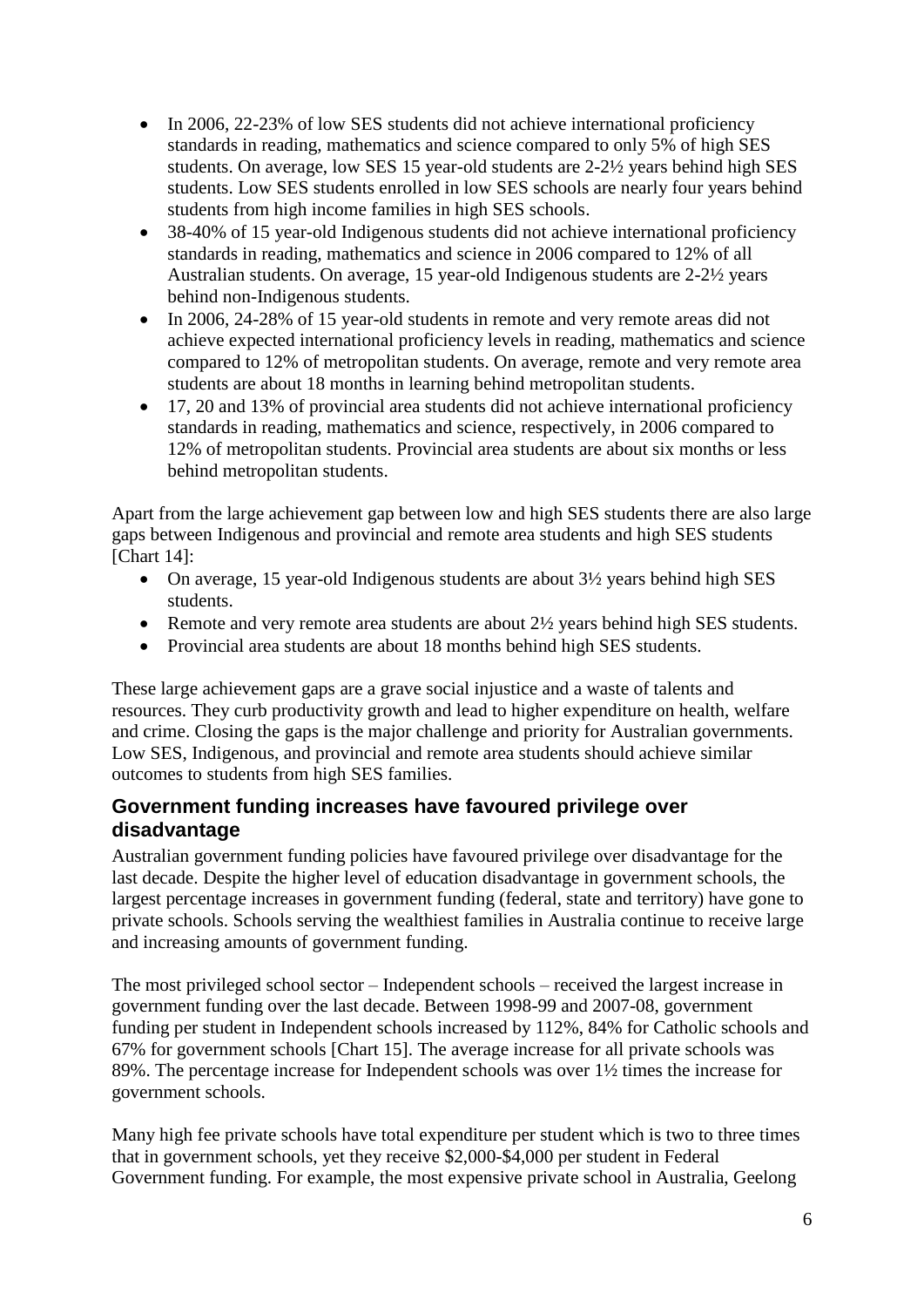Grammar with Year 12 fees of nearly \$28,000, will get \$3,456 per student in federal funding in 2010. King's School, one of the most expensive schools in Sydney with Year 12 fees of nearly \$25,000, will get \$3,211 per student.

In contrast, the additional federal funding to be provided to disadvantaged schools under the Smarter Schools National Partnership program is less than \$500 per student. Thus, Federal Government funding for high fee private schools is 4 to 8 times greater than the additional funding provided to disadvantaged schools.

Moreover, Federal Government funding per student in many elite schools increased by 100- 200% and more since 2001 compared to increased funding (federal, state and territory) for government schools of 67% since 1998-99 [Charts 16 & 17]. For example, it increased by increased by 236% for Kings School and 268% for Geelong Grammar.

Thus, huge increases in government funding have gone to the wealthiest and least needy schools in Australia, while those most in need  $-$  government schools  $-$  continue to be denied the funding they require to provide an adequate education for all their students.

Supporting privilege is seen by governments as more important than eliminating disadvantage and inequity in education. It is a policy which extends the advantages obtained from a wealthy background rather than reducing them. It effectively places more value on enriching the lives of those from privileged backgrounds than those who are not as well favoured in society.

This is indefensible in a society that calls itself a democracy. A fundamental change in the funding priorities of Australian governments is required to close the achievement gaps in education. A massive funding increase for government schools is needed to transform our high quality, low equity education system into a high quality, high equity system.

#### <span id="page-6-0"></span>**Government schools need a massive funding boost**

Overseas research studies show that the additional expenditure required for low income students to achieve at adequate levels is 100-150% more than the cost of educating an average student.

If average government school expenditure is used as this benchmark, some 22-33 times the level of funding for low SES government schools provided through the Smarter Schools National Partnership program is needed to close the achievement gap between low SES students and the average for all students in Australia. This amounts to at least an additional \$6.3 - \$9.2 billion a year. Double this amount (\$13.6 – 18.4 billion) is needed to close the achievement gap between low and high SES students.

An alternative measure of the funding needed to address disadvantage in learning in Australia is to apply the ratio of targeted equity enrolments in the government and private sectors to the average level of resources in private schools. As government schools have 1.8 times the learning need of all private schools, they should receive 1.8 times the level of average private school expenditure. On this basis, additional funding for government schools of \$26 billion per year is required to resource government schools to the level of private schools taking into account the greater extent of education disadvantage in the government sector.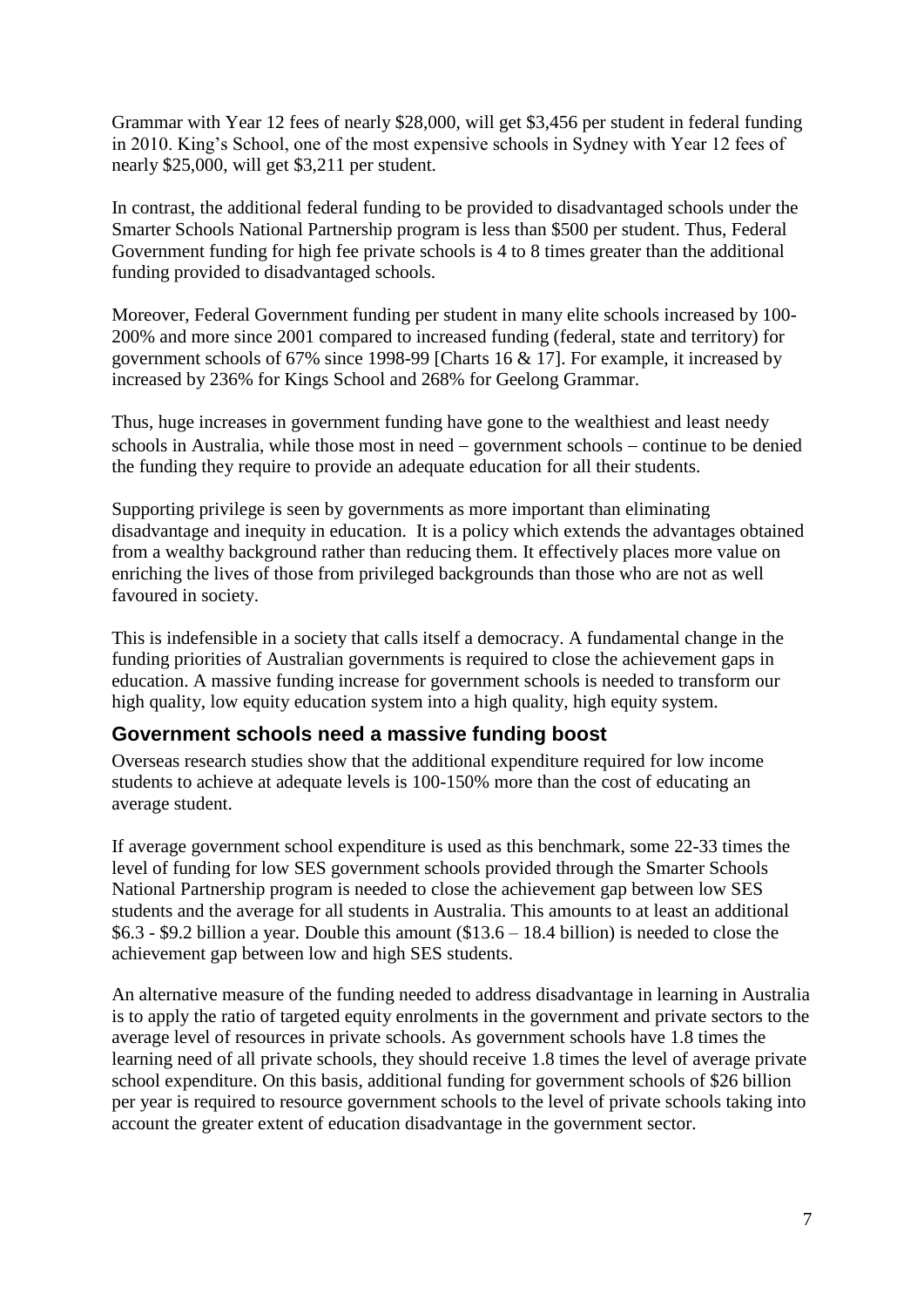Whatever, benchmark is used, it is clear that a massive funding increase for government schools is needed to close achievement gaps in Australia and turn our high quality, low equity school system into a high quality, high equity system.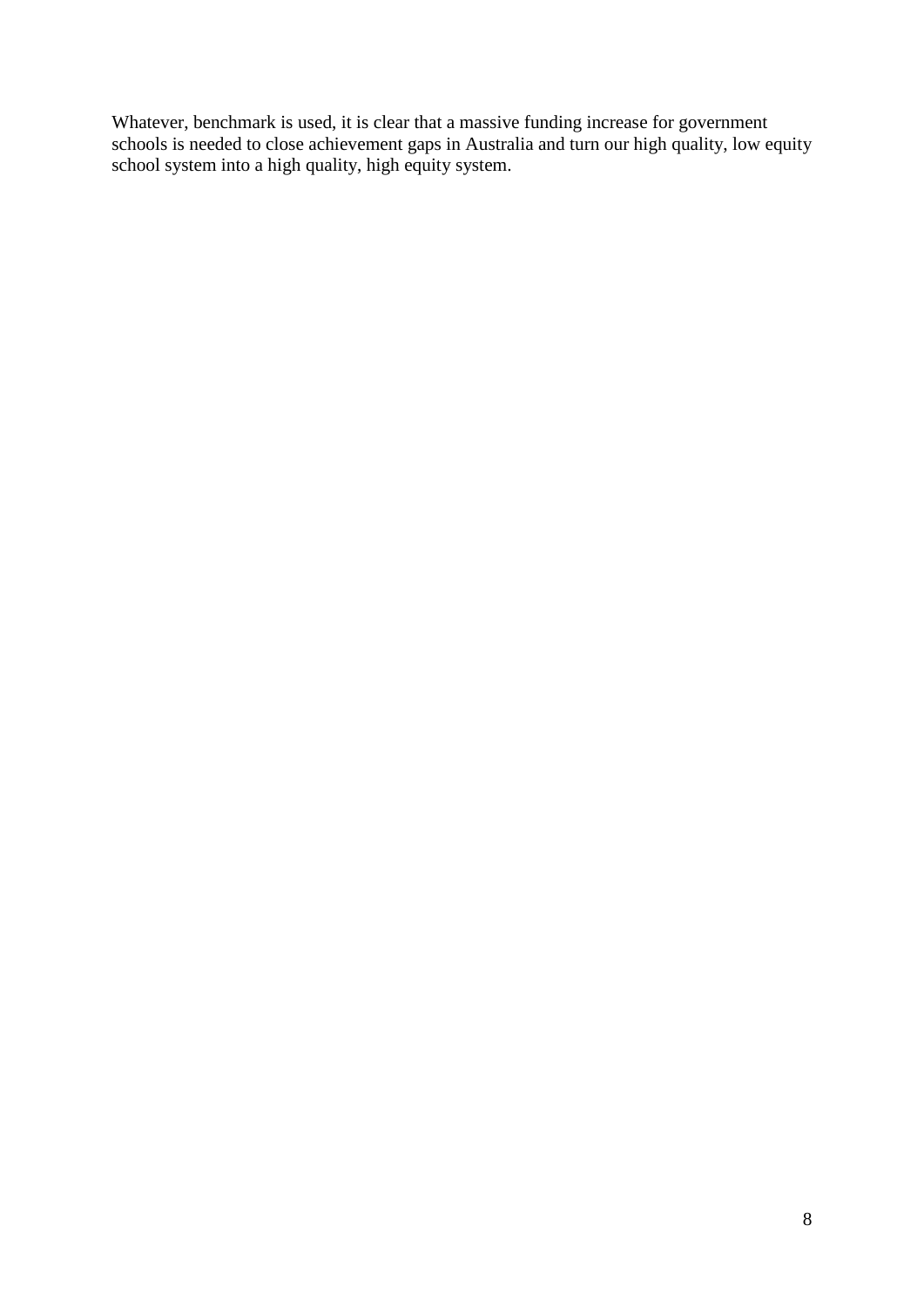# <span id="page-8-0"></span>**1. Introduction**

This paper provides three new perspectives on total expenditure per student in government and private schools in Australia. First, it provides new estimates of the level of expenditure and increases in expenditure over the past decade in the two school sectors. Second, it considers total expenditure in relation to education disadvantage in the two school sectors and, third, it provides estimates of the additional funding needed for government schools to reduce the achievement gap between students from low and high socio-economic status (SES) families.

The total resources available to schools to address education disadvantage is critical to reducing achievement gaps. Schools with low or medium total expenditure but with high levels of education disadvantage should have greater priority in government funding programs. Schools with high total expenditure and low levels of education disadvantage should receive less priority.

The paper provides a new perspective on government and private school expenditure by removing some of the incompatibilities of officially published figures. There are many differences in the way official figures are compiled for the two sectors [see Appendix A1]. For example, official government school expenditure figures are reported on a financial year basis while private school expenditure is reported on a calendar year basis; an imputed user cost of capital is included in government schools expenditure but not for government land and capital grants to private schools; actual or notional payroll tax is included in government school expenditure while private schools are exempt from payroll tax; school transport expenditure is included in government school expenditure but not in private school expenditure.

The figures published in this paper have been adjusted where possible to improve the comparability of government and private school expenditure [see Appendix A2]. Private school expenditure has been converted to a financial year basis and government school expenditure has been adjusted to exclude the imputed user cost of capital and payroll tax. Depreciation has been excluded from the government school figures and direct capital expenditure included. The data sources used are provided in Appendix C.

However, it is not possible to ensure full comparability of the figures and many differences remain. In particular, official figures are not available for government school student transport, the revenue cost to government of tax deductible donations in government and private schools, expenditure on administration of funding and regulation of private schools, expenditure on shared government services for private schools and expenditure of private financial contributions to government schools.

# <span id="page-8-1"></span>**2. Total expenditure in government and private schools**

### <span id="page-8-2"></span>**2.1 Estimates of total expenditure**

Total expenditure per student in Independent schools in Australia is much higher than in either government or Catholic schools. On average, it is about 40% higher than in government schools and 45% higher than in Catholic schools.

Average total expenditure in government schools in Australia in 2007-08 was \$10,723 per student [Chart 1, Table B1]. This was slightly higher than the total expenditure in Catholic schools of \$10,399 per student. Total expenditure in Independent private schools was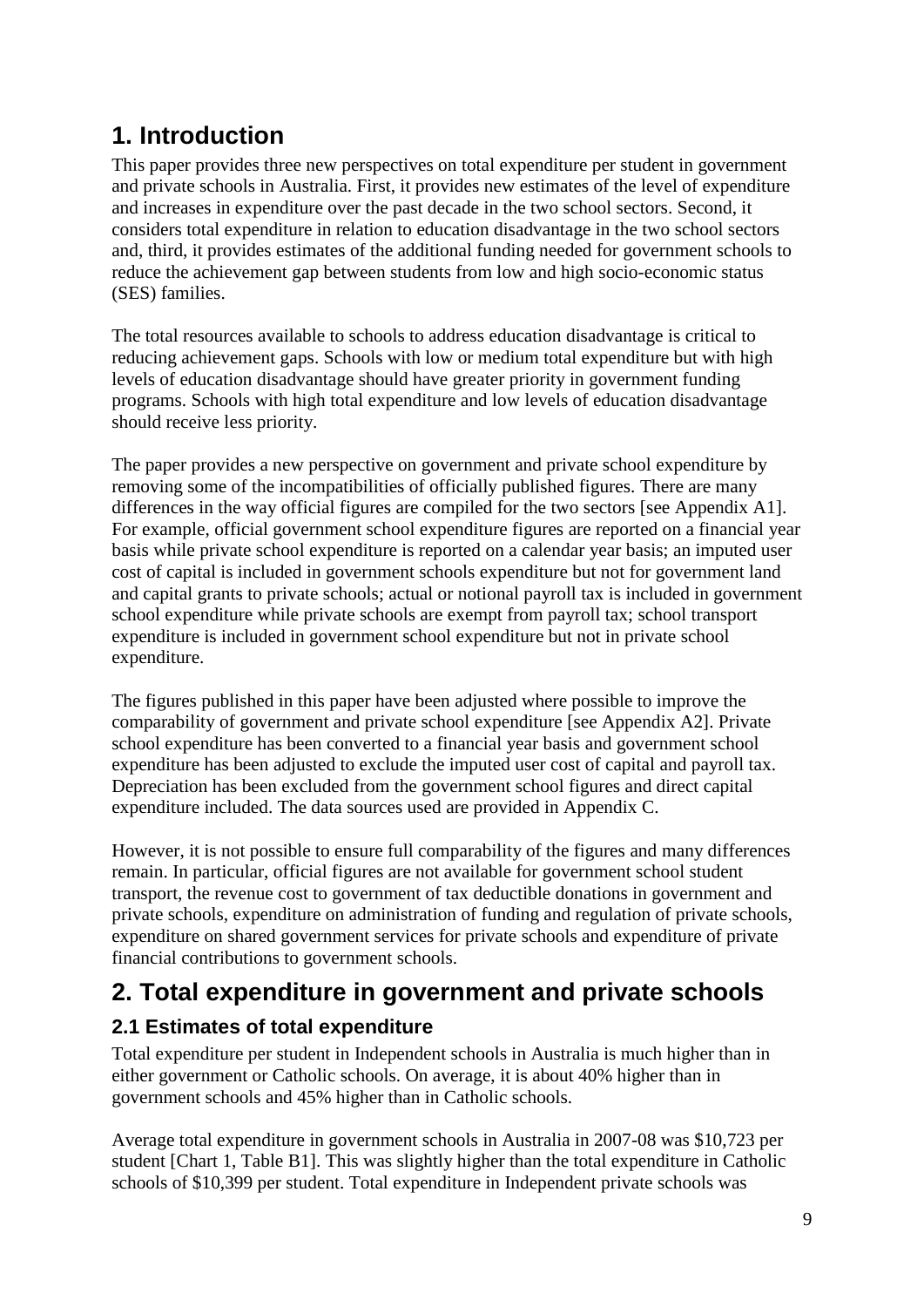

\$15,147 per student, or \$4,424 per student more than in government schools. The average total expenditure for all private schools was \$12,303, or \$1,580 per student more than in government schools.

Government school expenditure was similar to Catholic schools in most jurisdictions. Government school expenditure was slightly above Catholic schools in NSW and Tasmania and slightly below Catholic schools in Victoria, Queensland and South Australia. It was significantly higher than for Catholic schools in Western Australia, the ACT and the Northern Territory.

In contrast, government school expenditure was well below that of Independent schools in all states and territories, except the ACT and the Northern Territory. Independent school expenditure in NSW was \$5,343 (50%) higher per student than in government schools, while in Victoria it was \$6,747 (68%) higher per student.

There were wide variations in government school expenditure between jurisdictions. Victoria spent the least on government schools (\$9,858 per student) while the Northern Territory spent the most (\$16,919). Expenditure in government schools in Western Australia and the ACT was also significantly higher than in the other states.

While there was much less variation in private school expenditure between jurisdictions there is considerable diversity within the Catholic system and, especially, the Independent sector. There are many low fee Catholic and Independent schools whose total expenditure is similar to, or even less, than government schools. There are also many high fee schools, especially in the Independent sector, with very high total expenditure which is double or more that of government and low fee private schools.

**Source:** See Appendix C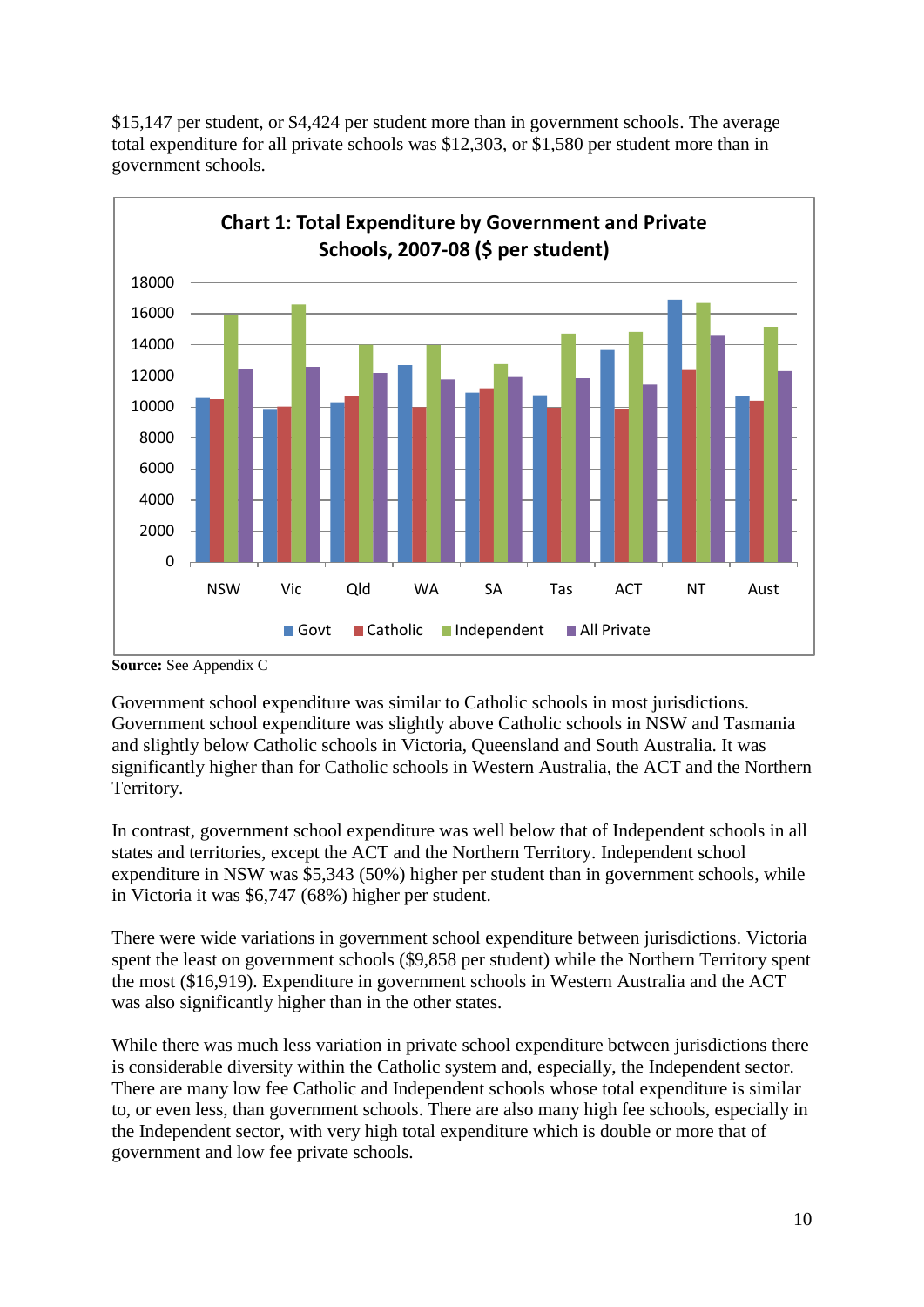In NSW, for example, many elite private schools had total resources of \$24,000 to over \$26,000 for each Year 11 and 12 student compared in 2009 to about \$12,000 per government secondary student in 2007-08 [Cobbold 2010]. In Victoria, many had total resources of between about \$22 000 and \$24 000 per Year 11 and 12 students compared to about \$11,000 for government secondary students. Geelong Grammar, with total resources of about \$30,000 a year for Year 11 and 12 students, had nearly three times the resources of Victorian government secondary schools.

#### <span id="page-10-0"></span>**2.2 Data limitations mean that private school expenditure is underestimated**

Data limitations mean that the above total expenditure figures very likely under-estimate actual total private school expenditure and over-estimate government school expenditure.

The government school figures include school transport expenditure, which is not included in private school expenditure. Consistent data on school transport expenditure in government schools is not available from official published sources. However, the NSW and Queensland Budget Papers provide estimates of total expenditure on school transport in 2007-08 at \$662 million and \$156 million respectively [NSW Treasury 2008, Table 3.1; Queensland Treasury 2008, Table B.1]. These figures amount to \$402 and \$220 per government school student respectively when pro-rated for the proportion of government school enrolments in total enrolments.

On the other hand, the government school expenditure figures do not include government school fees and voluntary parent financial contributions. For example, school fees are compulsory in South Australian government schools and some other states have compulsory materials fees in secondary school. In general, fees and other financial contributions appear to be very small, even trivial, in per capita terms. For example, NSW government schools collected \$53 million from parent contributions in 2009 [NSWDET 2010], amounting to \$72 per student. Queensland government schools collected just over \$15 million [*Sunday Mail*, 29 August 2010], which amounted to \$31 per student.

Inclusion of these estimates in the above total expenditure figures on government schools would mean that total government school expenditure in NSW was \$10,248 per student, or \$251 per student less than in Catholic schools. In Queensland, total government school expenditure would be \$10,122 per student, or \$600 less than in Catholic schools. If these figures were replicated across Australia, it is likely that government and Catholic school expenditure per student would be even closer than indicated in Chart 1.

It should be emphasised that the total expenditure estimates in Chart 1 also exclude the cost of tax deductible donations, which are much more significant for private schools than government schools, government expenditure on administration of funding and regulation of private schools, and expenditure on shared government services for private schools.

# <span id="page-10-1"></span>**3. Increases in school expenditure**

Increases in school expenditure should distinguish between cost increases for existing resources, such as increased salary costs for the same number of teachers, and increases in actual resources such as more teachers, other staff, equipment and facilities. The increase in total expenditure per student adjusted for inflation, or real expenditure, shows the increase in actual school resources.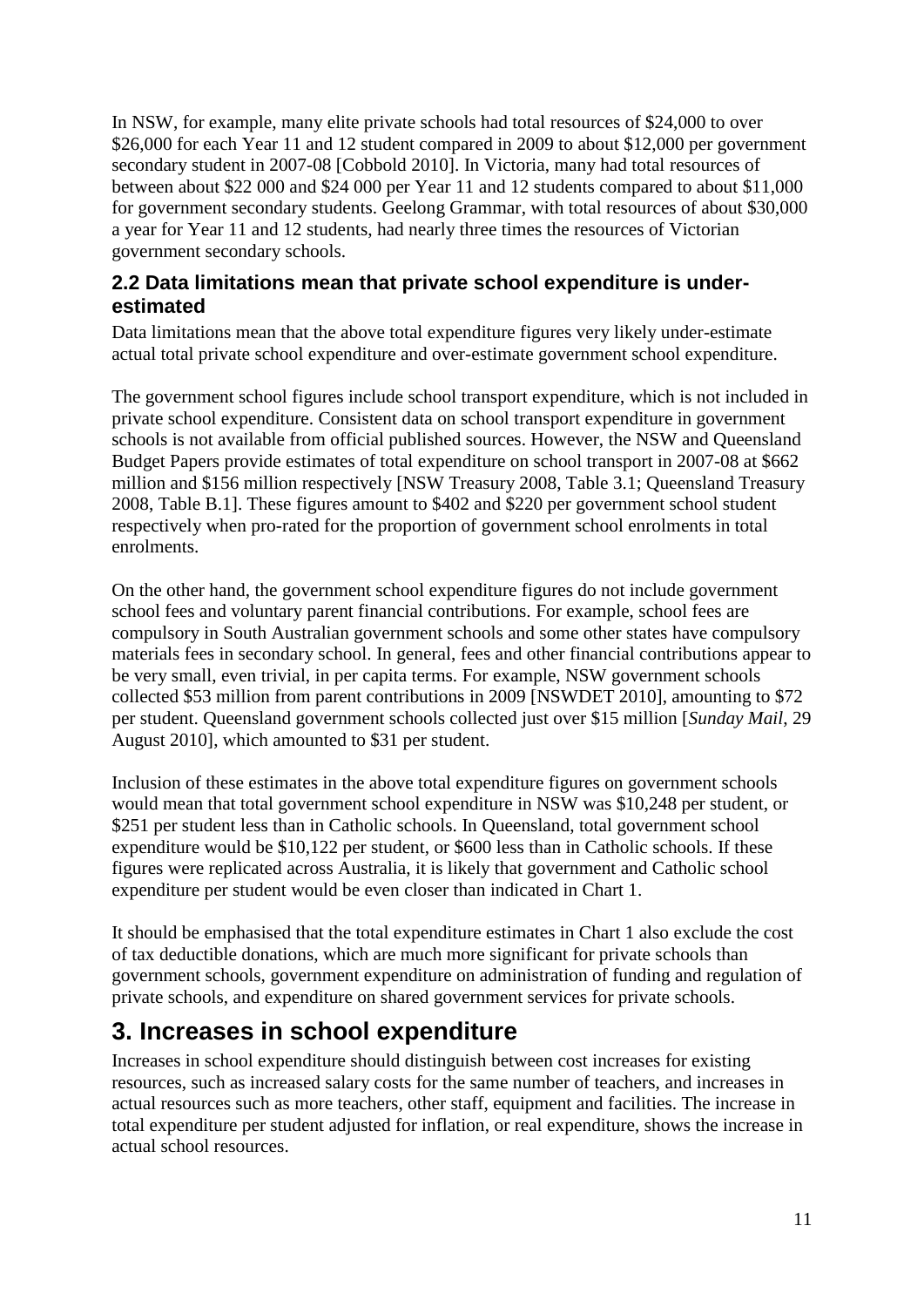Real expenditure per student in Independent schools has increased by much more than in government schools since 1998-99. The increase in Catholic schools was also significantly higher than in government schools.

Total expenditure (adjusted for inflation) in government schools in Australia increased by \$1,147 per student between 1998-99 and 2007-08 compared to increases of \$1,739 and \$2,207 per student in Catholic and Independent schools respectively [Chart 2, Table B2]. The increase in Independent schools was nearly double that in government schools while the increase in Catholic schools was 52% more.



**Source:** See Appendix C

Total expenditure per student in government schools increased by 1.85% a year compared to 3.12% a year for private schools between 1998-99 and 2007-08 [Table B2]. It increased by 3.07% a year in Catholic schools and 2.63% a year in Independent schools.

Independent schools had very high increases in real expenditure per student compared to government schools in most jurisdictions. Total real expenditure per student in Independent schools in Queensland and Tasmania increased by over three times the increase in government schools and the increase in Victoria was over double that in government schools. For example, the increase in Queensland Independent schools was \$1,993 per student compared to \$574 per government school student. The real increase in government school expenditure only exceeded that in Independent schools in Western Australia and the ACT.

The increase in total real expenditure per student in Catholic schools exceeded that in government schools in most jurisdictions also. In NSW it increased by \$541 more per student than in government schools, \$768 more per student in Victoria, \$1,112 per student in Queensland, \$867 per student in South Australia, \$788 per student in Tasmania and by \$1,730 per student in the Northern Territory. The government school increase was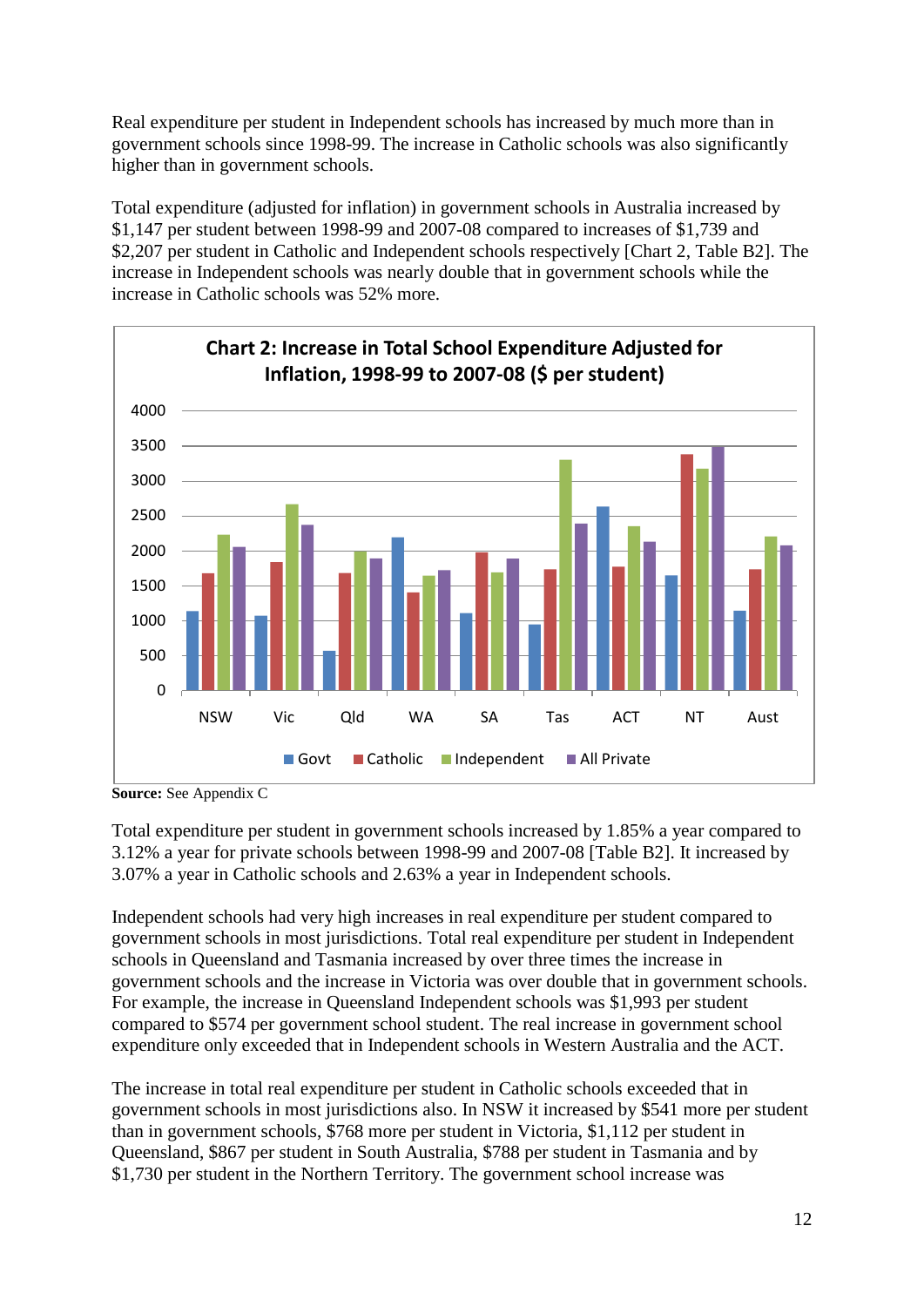significantly higher than for Catholic schools in Western Australia (\$789) and the ACT (\$860).

There was also wide variation in the increases in real expenditure in government schools between jurisdictions. The increases ranged from \$574 per student in Queensland to \$2,637 per student in the ACT. The increases in Queensland and Tasmania were less than in other states and territories. The highest increases were recorded in Western Australia, the ACT and the Northern Territory.

The gap in total expenditure between government and Independent schools has more than doubled since 1998-99 while the gap between government and Catholic school expenditure decreased by more than half. In 1998-99, total expenditure per student in Independent schools was \$1,971 (in current \$'s) more than in government schools; by 2007-08 it was \$4,424 more per student [Table B1]. In 1998-99, expenditure in government schools was \$852 per student more than in Catholic schools; by 2007-08 this had reduced to \$324. The gap between government school expenditure and average expenditure for all private schools increased from \$124 to \$1,580 per student.

### <span id="page-12-0"></span>**4. Government schools are the major provider for the educationally disadvantaged**

Government schools have more to do with their resources than Independent and Catholic schools because they face much greater challenges in overcoming education disadvantage. Government schools are severely under-resourced in comparison with Independent and Catholic schools when student background is taken into account.

Government schools are the major provider of education for low SES, Indigenous, and provincial and remote/very remote area students. The vast majority are enrolled in government schools and they comprise a much higher proportion of government school enrolments than in private schools. On average, these students have much lower results than students from high SES families. In addition, the large majority of students with disabilities are enrolled in government schools.<sup>1</sup>

#### <span id="page-12-1"></span>**7.1 Students from low income families**

1

According to the most recent census data, the vast majority of low income students attend government schools. In 2006, 77% of students from low income families attended government schools while only 15% attended Catholic schools and 9% attended Independent schools [Chart 3].

Students from low income families comprised 40% of government school enrolments in 2006, compared to 25% in Catholic schools and 22% in Independent schools [Chart 4]. In contrast, only 27% of government school enrolments were from high income families compared to 43% of Catholic school enrolments and 53% of Independent school enrolments [Chart 5].

 $1$  Low SES. Indigenous, disability, and provincial and remote/very remote area students are collectively referred to here as targeted equity groups.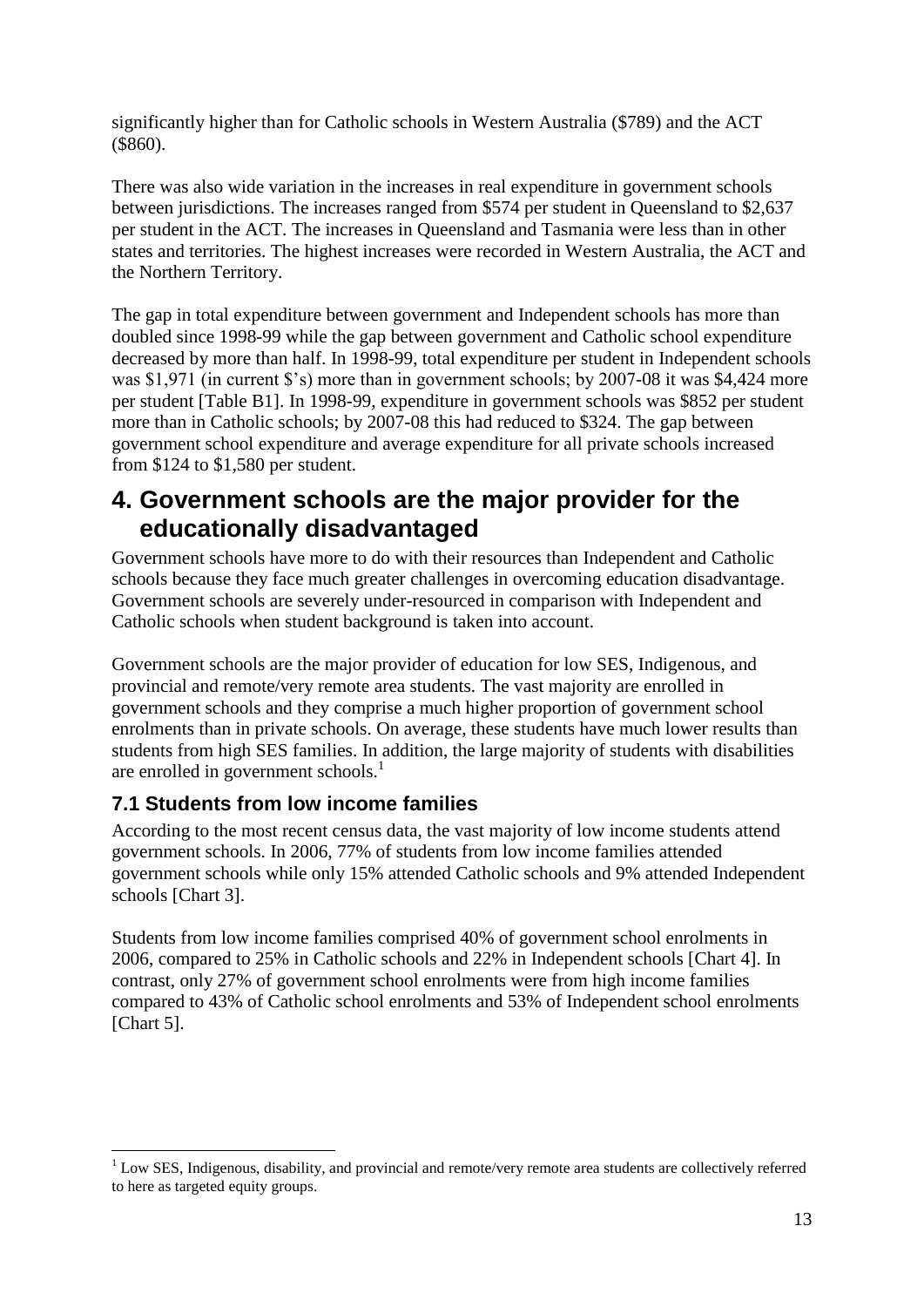

**Source:** See Appendix C

**Notes:**

- 1. The low income enrolments are for 2006.
- 2. Enrolments of provincial area students in Catholic and Independent schools are not available.



**Source:** See Appendix C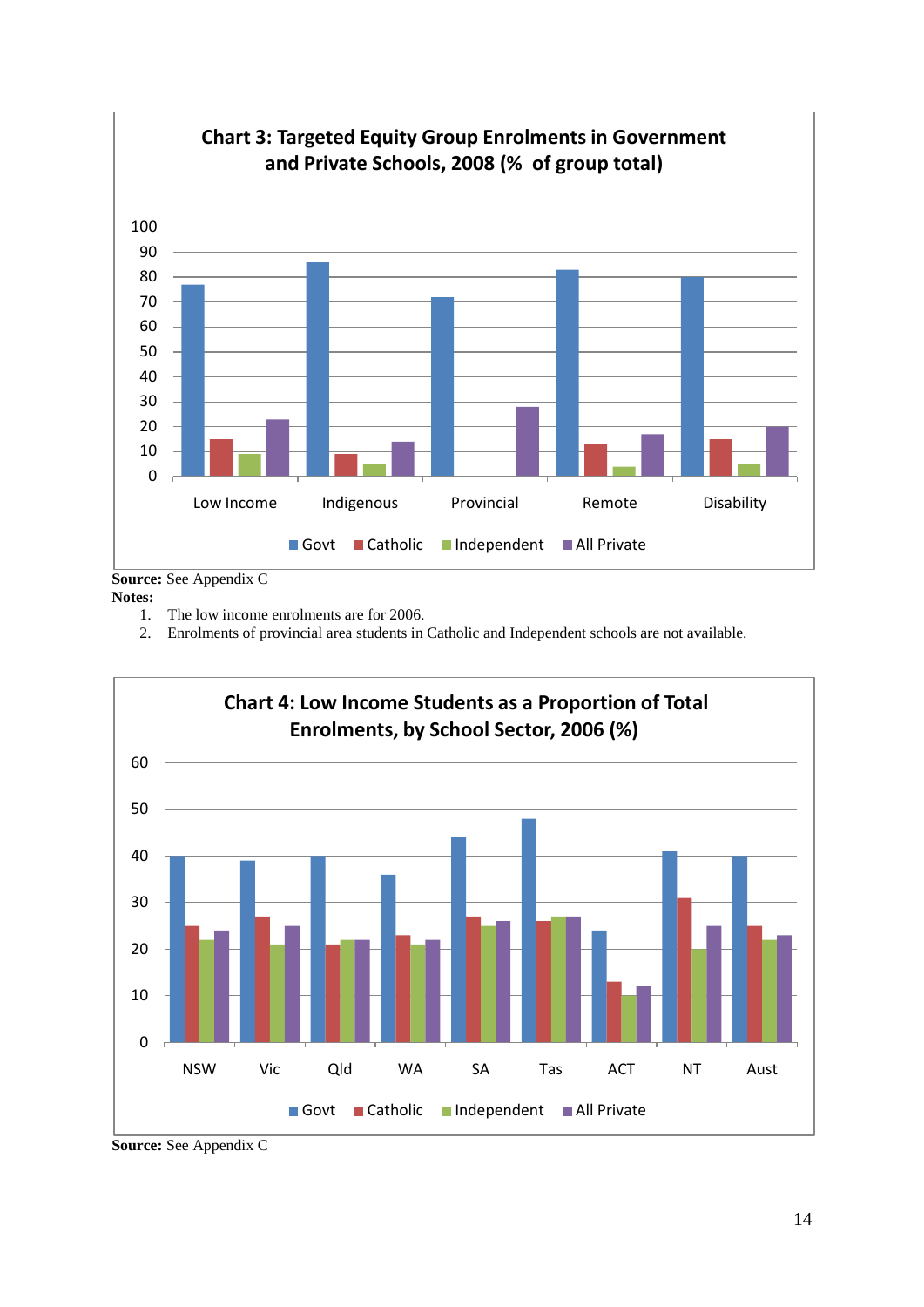

**Source:** See Appendix C

This pattern of enrolments is similar all across Australia. In each jurisdiction, students from low income families constitute a much higher proportion of government school enrolments than in Catholic and Independent schools. On the other hand, students from high income families constitute a much higher proportion of Catholic and Independent school enrolments than in government schools.

Thus, it is a myth that Catholic schools serve similar families to government schools. The socio-economic composition of Catholic schools is much closer to that of Independent schools than to government schools. The proportion of students from low income families in Catholic schools is very similar to that in Independent schools for all jurisdictions except the Northern Territory. While the proportion of students from high income families in Independent schools generally exceeds that in Catholic schools, the Catholic school proportions are closer to that of Independent schools than government schools in all jurisdictions except Victoria and the Northern Territory.

#### <span id="page-14-0"></span>**7.2 Indigenous students**

The large majority of Indigenous students attend government schools. In 2008, 86% of all Indigenous students attended government schools while 9% attended Catholic schools and only 5% attended Independent schools [Chart 3].

The proportion of Indigenous students in government school enrolments in Australia was about three times that in Catholic and Independent schools in 2008. Indigenous students accounted for 5.7% of government school enrolments compared to 1.9% in Catholic schools and 1.6% of Independent school enrolments [Chart 6]. The Indigenous proportion of government school enrolments was at least twice that in Catholic schools and at least three times that in Independent schools in all jurisdictions except the Northern Territory.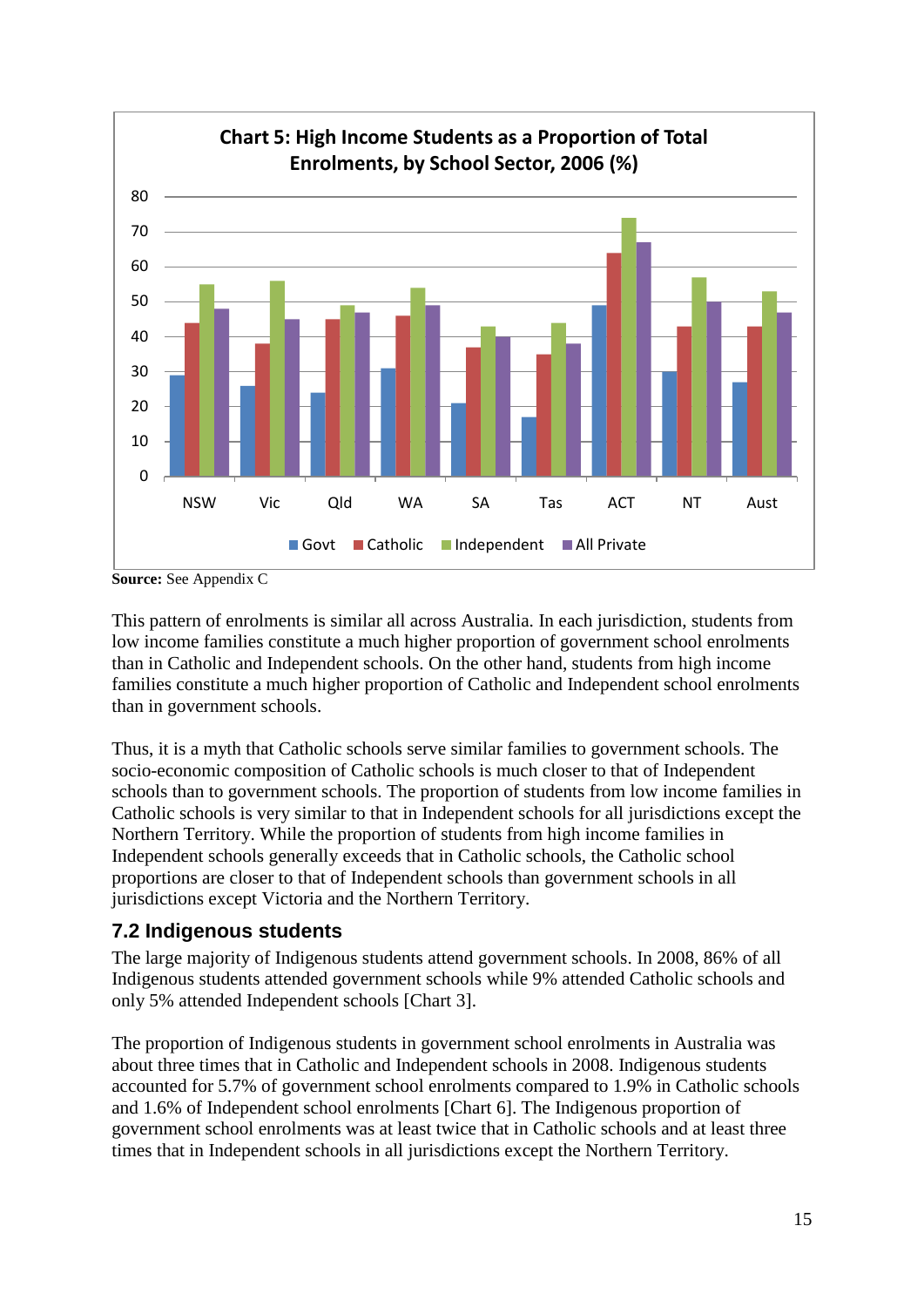

**Source:** See Appendix C

#### **7.3 Students in provincial, remote and very remote areas**

The large majority of provincial and remote area students attend government schools. In 2008, 72% of provincial students and 83% of remote area students attended government schools [Chart 3].

Students in provincial areas comprised 28% of government school enrolments compared to 21% of private school enrolments [Chart 7]. Students in provincial areas were a significantly larger proportion of total government school enrolments than in private schools in all states. In the Northern Territory, students in provincial areas were a larger proportion of total enrolments of private schools than government schools.

The proportion of remote/very remote area students in government school enrolments in Australia was double that in Catholic and four times that in Independent schools in 2008. Students in remote and very remote areas comprised 2.9% of all government school enrolments compared to 1.5% of enrolments in Catholic schools and 0.7% of Independent school enrolments [Chart 8].

Students from remote and very remote areas accounted for a much larger proportion of government school enrolments than in Catholic or Independent schools in Queensland, Western Australia, South Australia and Tasmania. In the Northern Territory, these students comprised 47% of government school enrolments, 48% of Catholic school enrolments and 39% of Independent school enrolments. These students were a negligible proportion of school enrolments in NSW and Victoria.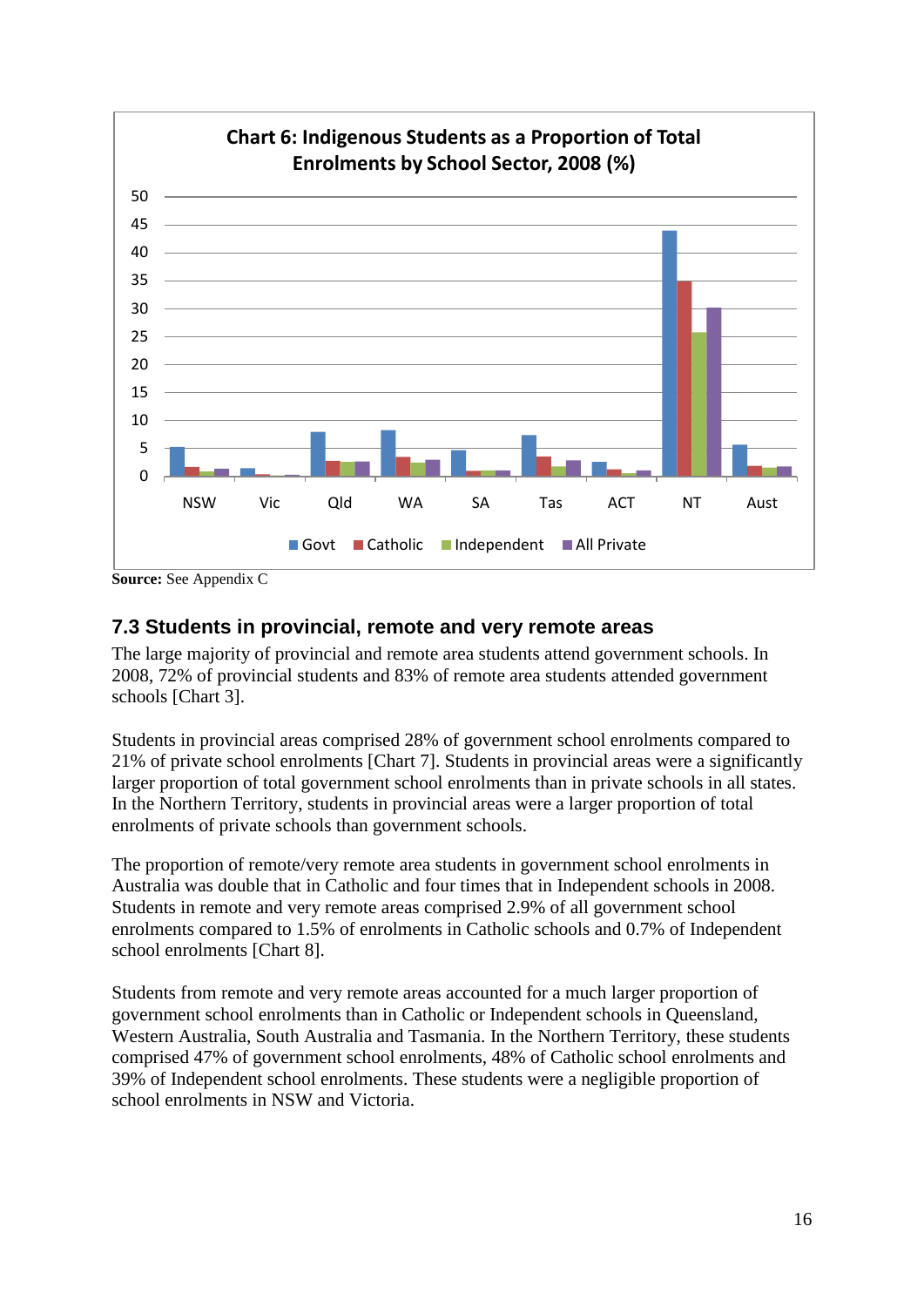

**Source:** See Appendix C

<span id="page-16-0"></span>

**Source:** See Appendix C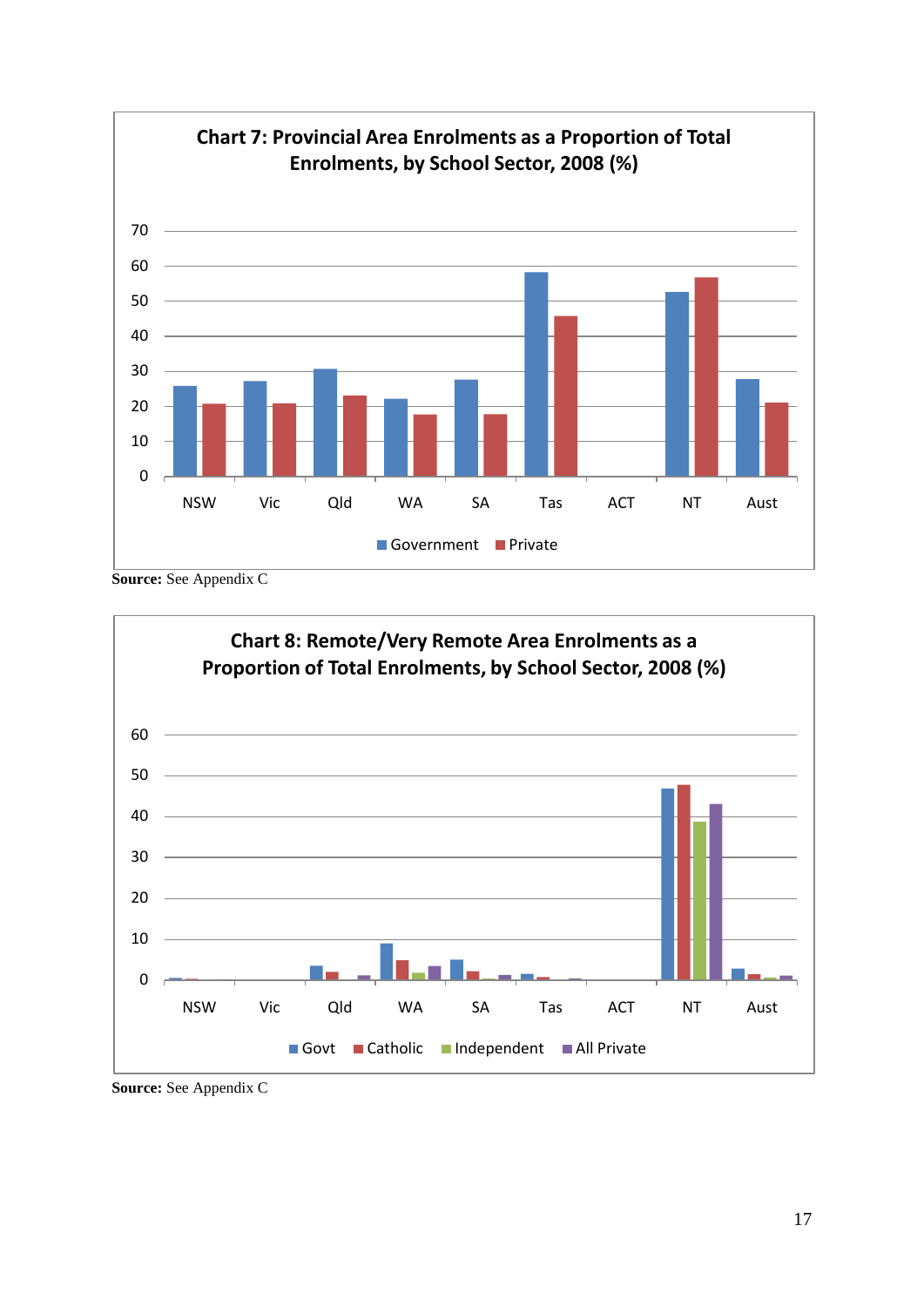### <span id="page-17-0"></span>**7.4 Students with disabilities**

The large majority of students with disabilities attend government schools. In 2008, 80% of all students with disabilities attended government schools while 15% attended Catholic schools and only 5% were enrolled in Independent schools [Chart 3].

Students with disabilities comprised 5.5% of all government school enrolments in 2008 compared to 3.3% of Catholic school enrolments and only 1.9% of Independent school enrolments [Chart 9].

The proportion of students with disabilities in government schools was over 50% higher than that of Catholic schools in all jurisdictions except NSW and Western Australia, where it was 44% and 23% higher respectively. The government school ratio was 2½ to over 3 times that of Independent schools in all states and territories.



**Source:** See Appendix C

<u>.</u>

### <span id="page-17-1"></span>**7.5 Government schools face larger challenges than private schools**

Thus, government schools have much more to do with their resources than Catholic or Independent schools. They enrol the vast majority of students with family backgrounds that are associated with low levels of school achievement. In addition, they enrol the large majority of students with disabilities who require higher than average expenditure.

Overall, low income, Indigenous and disability students comprise 51% of government school enrolments compared to 30% in Catholic schools and 26% in Independent schools [Chart  $10$ <sup>2</sup>

 $2$  Provincial area enrolments are not included here because they are not available separately for Catholic and Independent schools. Remote/very remote area students are not included because of the very strong overlap between these students and low income and Indigenous students.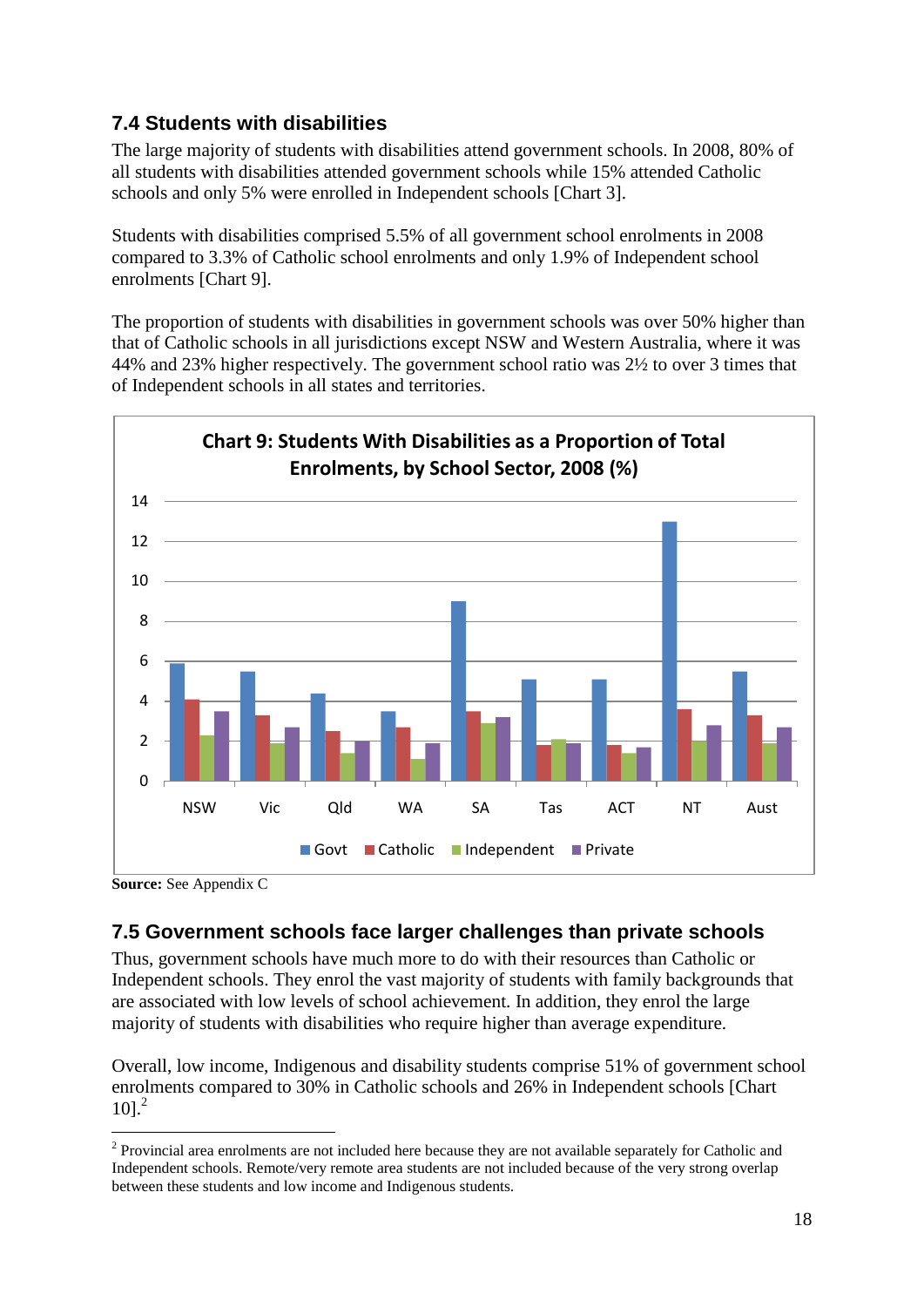

*Note*:

- 1. Students in provincial and remote/very remote areas are not included.
- 2. Includes low income enrolments for 2006.

![](_page_18_Figure_4.jpeg)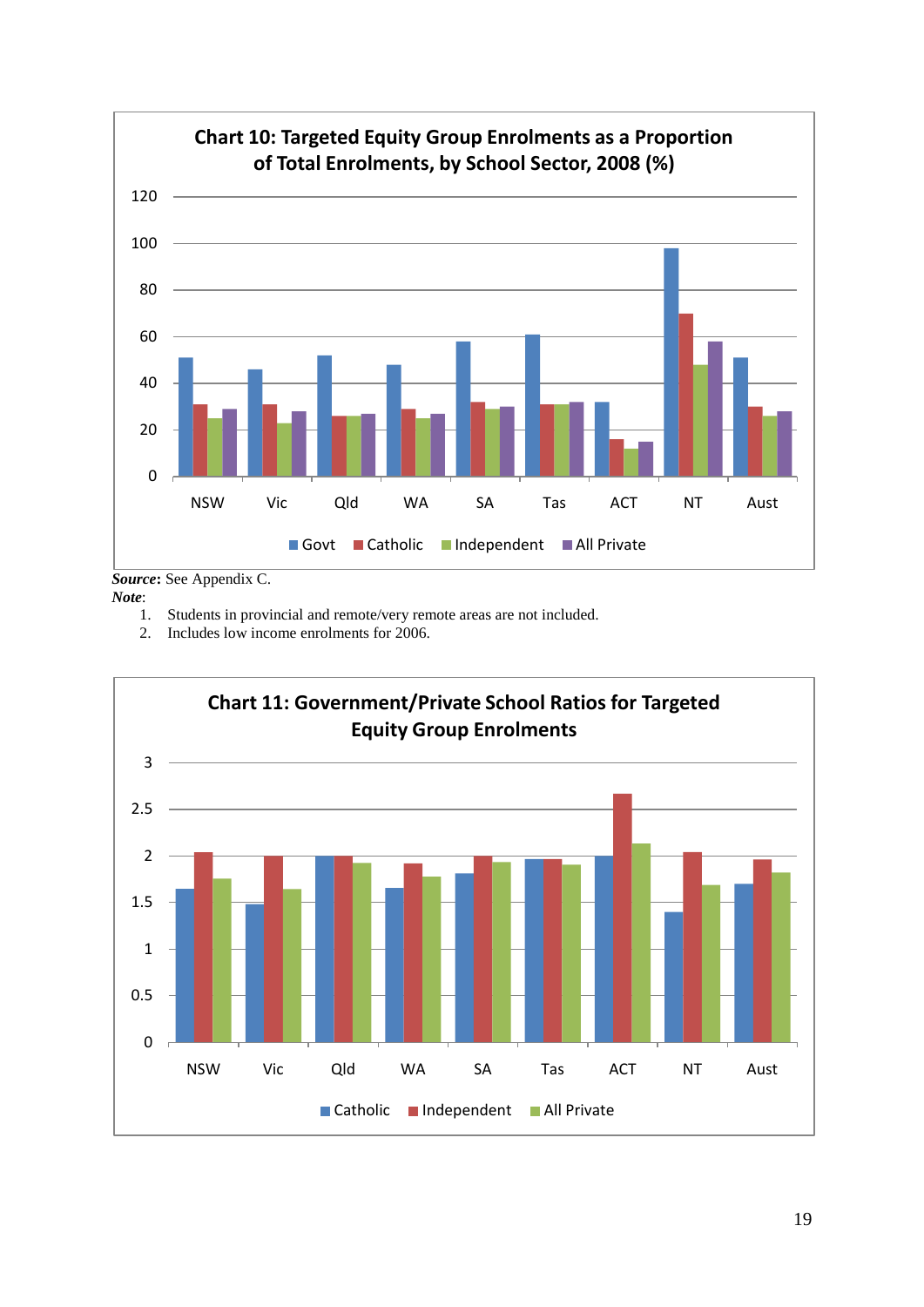An indicative measure of the relative challenges facing government and private schools is the ratio of enrolments for targeted equity groups to total enrolments. While there is significant overlap between the different groups it exists for both government and private schools and the overall proportion of enrolments of targeted equity groups also indicates the compounding effects of multiple sources of disadvantage.

The extent of education disadvantage in government schools in Australia is about 1.8 times that in all private schools across Australia [Chart 11]. It is 1.7 times that in Catholic schools and is almost double that in Independent schools. The ratios are very similar in all states and territories, except in the ACT where the extent of disadvantage in government schools is over 2½ times that of Independent schools.

# <span id="page-19-0"></span>**5. Achievement gaps in Australia**

The extent of the challenge facing government schools in providing for the large proportion of low income, Indigenous, and provincial and remote area students can be seen in the large achievement gaps in school results for these students compared to other students. There are large achievement gaps between students from low and high SES families, between Indigenous and non-Indigenous students and between remote area and metropolitan students. The gaps between Indigenous, provincial and remote area students and high SES students are also very large.

### <span id="page-19-1"></span>**5.1 The gap between low and high SES students**

According to the latest results of the OECD Programme for International Student Assessment (PISA), nearly one quarter of 15 year-old students from low socio-economic status (SES) families in Australia did not achieve expected international proficiency standards [Thomson & De Bortoli 2008a]. In 2006, 22-23% of low SES students did not achieve international proficiency standards in reading, mathematics and science compared to only 5% of high SES students [Chart 12]. Thus, the proportion of low SES students not achieving expected levels is about 5 times that of high SES students.

In contrast, the proportion of high SES students achieving the highest proficiency levels is about 5 times that of low SES students. In 2006, only 4% of low SES students achieved the highest reading proficiency standard compared with 21% of high SES students. In mathematics, the respective proportions were 6 and 29% and in science it was 6% compared to 26%.

On average, 15 year-old students from low SES families are over two years behind high SES students. In 2006, the differences in average score points between low and high SES students in reading, mathematics and science were 84, 78 and 87 respectively [Chart 13]. The gap between low SES students and the average for all students was 40, 37 and 42 points respectively, or about one year's learning.

The proportion of low SES students achieving below the OECD average is about 2½ times that for high SES students. In 2006, 53-55% of low SES students achieved below the OECD average in reading, mathematics and science compared to 22-24% of high SES students. [Thomson & De Bortoli 2008b].

There are even starker differences between the results of students from low SES families enrolled in schools with a high proportion of low SES students and students from high SES families enrolled in high SES schools. The low SES students enrolled in low SES schools are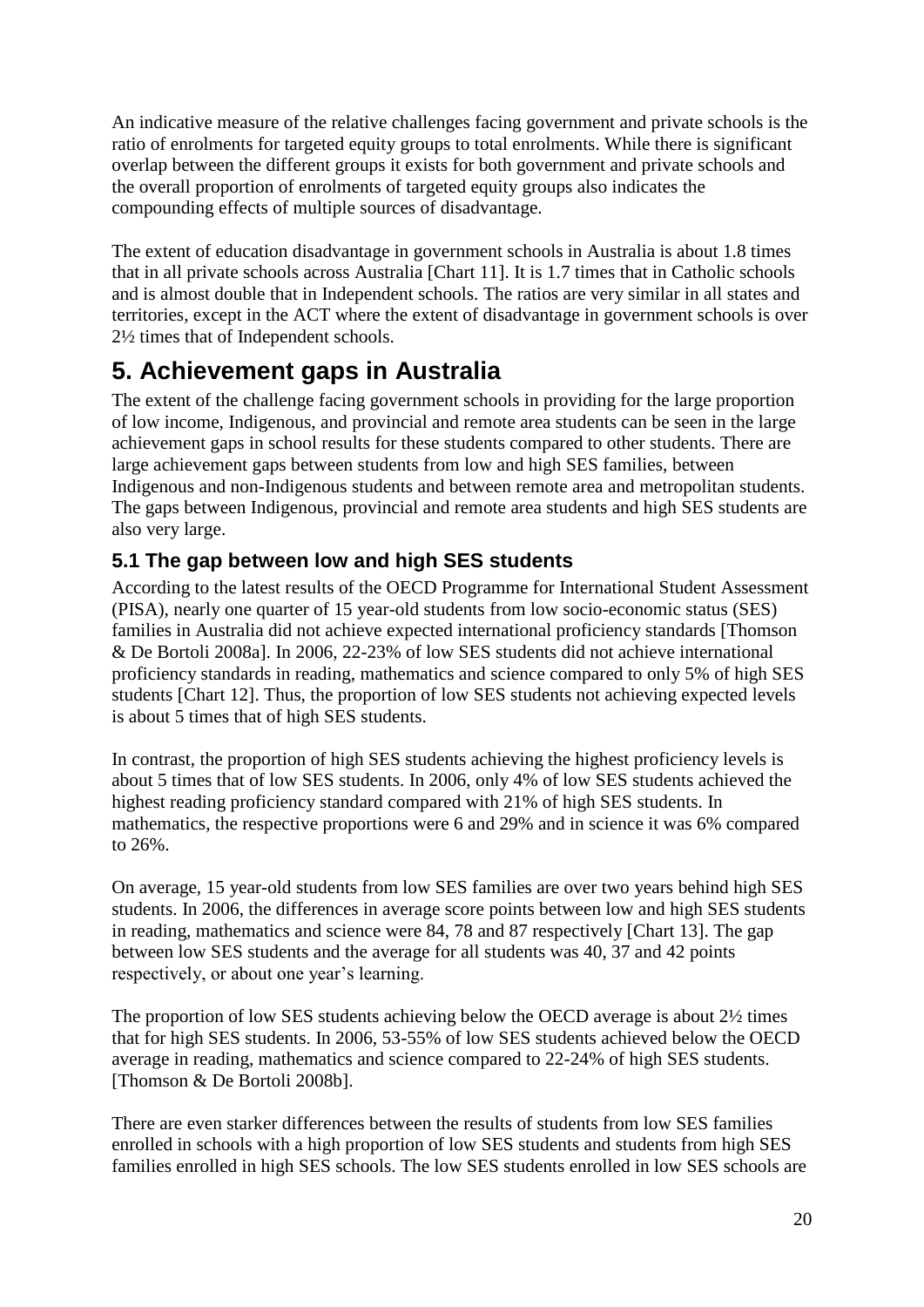![](_page_20_Figure_0.jpeg)

nearly four years behind students from high income families in high SES schools in reading, mathematics and science.

**Source:** Thomson & De Bortoli 2008a

![](_page_20_Figure_3.jpeg)

**Source:** Thomson & De Bortoli 2008a

**Note:** One year's learning is equivalent to about 35-38 points on the PISA scale depending on the domain tested.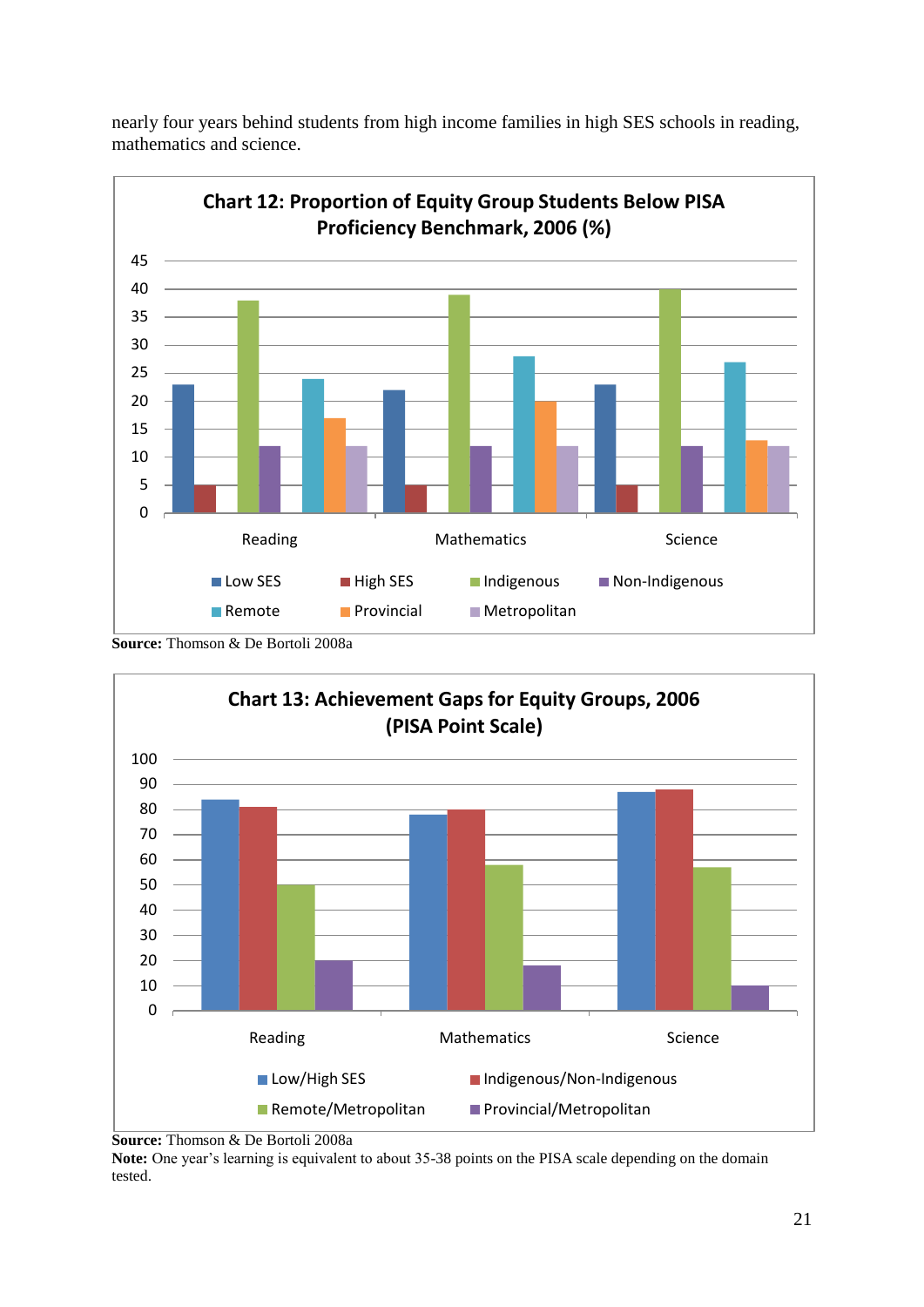Students from families in the lowest SES category and enrolled in the lowest SES schools scored 128 points below students in the highest SES family group enrolled in the highest SES schools in mathematics in 2006 [McConney & Perry 2010]. This difference is the equivalent of about 3½ years of schooling on the PISA scale. In the case of science, the difference was 142 points, or nearly four years of learning. The gap for reading in 2006 is not available, but the results from PISA 2003 show a difference of 143 points [Perry & McConnell 2010a; Perry & McConnell 2010b].

A recent report of the NSW Auditor-General shows that one or two in every 10 low income students are below minimum State standards in literacy and numeracy compared to one or two in every 100 high income students [Audit Office of NSW 2008]. In 2007, 11% of Year 3 students in South Western Sydney and 9% in Western Sydney, both low income regions, were below minimum literacy and numeracy standards in 2007 compared to 1-2% of students in Northern Sydney which is a high income area. The achievement gap was huge for disadvantaged schools where 20% of students were below the Year 3 minimum standard in literacy and 15% were below the numeracy standard.

A report by the Victorian Auditor-General found that the achievement gap between students from low- and high-SES schools was wide at all year levels for both literacy and numeracy [Auditor-General, Victoria 2009]. Students from low-SES schools were up to a year or more below the achievement level of their counterparts from high-SES schools for both literacy and numeracy. This achievement gap widened as students progressed through school from Years 3 to 9. In Year 9, the gap represented 15 months of learning for both literacy and numeracy.

National data on school completion rates shows that the proportion of low SES students who fail to complete Year 12 is nearly double that of high SES students. In 2008, 42% of students from low SES families failed to complete Year 12 compared to 23% of students from high SES families [National Report on Schooling 2008: Table 34].<sup>3</sup>

#### <span id="page-21-0"></span>**5.2 The gap between Indigenous and non-Indigenous students**

The PISA results show that 38 to 40% of 15 year-old Indigenous students did not achieve expected international proficiency standards in reading, mathematics and science in 2006 compared to 12% of all Australian students [Chart 12]. On average, 15 year-old Indigenous students are 2-2½ years behind non-Indigenous students. In 2006, the differences in average score points between Indigenous and non-Indigenous students in reading, mathematics and science were 81, 80 and 88 respectively [Chart 13].

Some 55% of Indigenous students enrolled in Years 7/8 fail to progress through to Year 12 compared to 23% of non-Indigenous students [ABS 2010c: Table 15].<sup>4</sup>

#### <span id="page-21-1"></span>**5.3 The gaps between remote, provincial and metropolitan students**

The results of students in remote and very remote areas are significantly lower than those of metropolitan students while the results for provincial area students are only a little below those of metropolitan students.

1

<sup>&</sup>lt;sup>3</sup> These figures are completion rates for Year 12. They are calculated as the proportion of the estimated population that could attend Year 12 in a calendar year who complete Year 12.

These figures are retention rates to Year 12. They are calculated as the proportion of students enrolled in Years 7 in 2004 (or Year 8 in 2005 for some states) who were enrolled in Year 12 in 2009.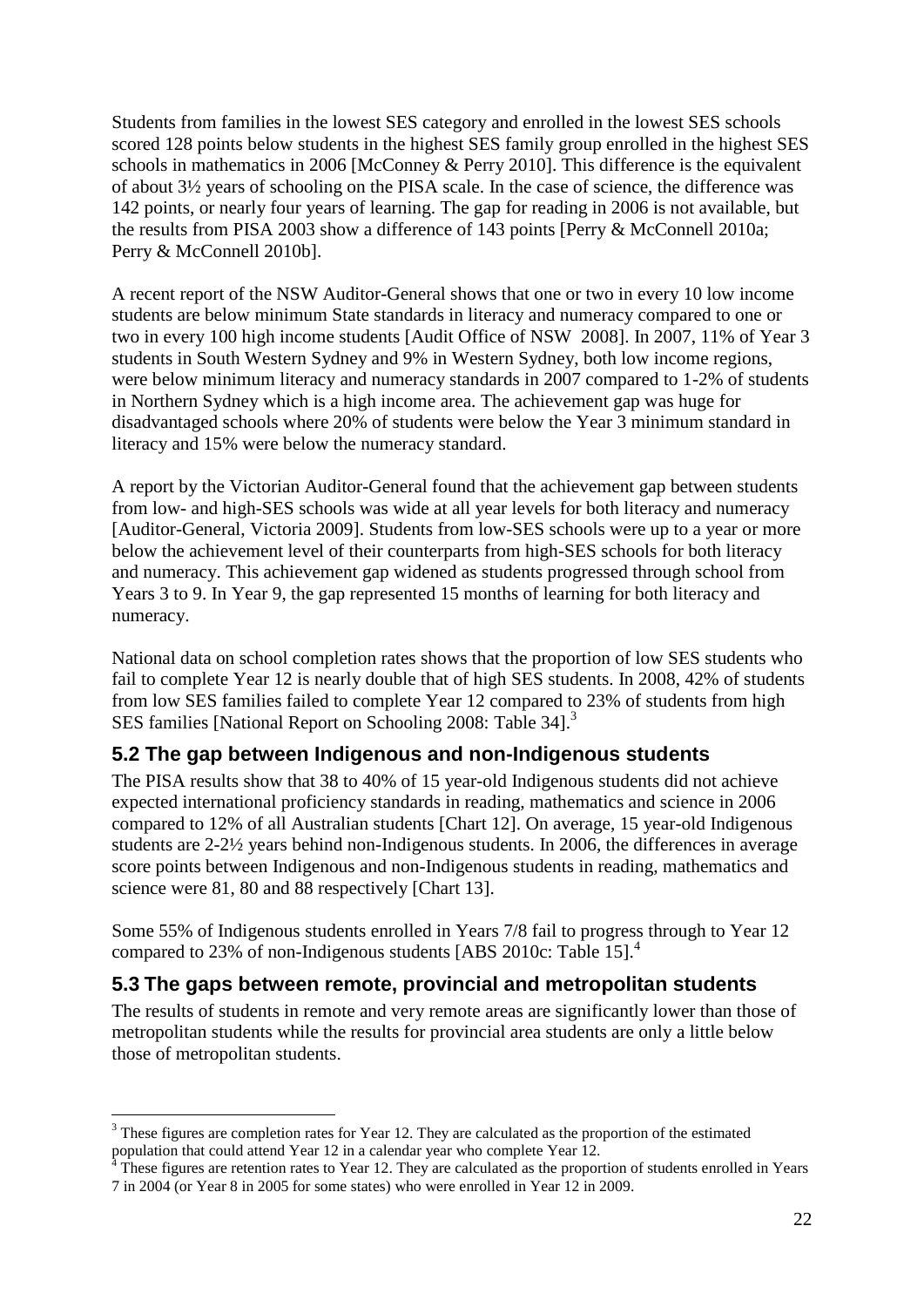The PISA results for 2006 show that between 24 and 28% of 15 year-old students in remote and very remote areas did not achieve expected international proficiency levels in reading, mathematics and science compared to 12% of metropolitan students [Chart 12]. Remote and very remote area students were generally about 18 months in learning behind metropolitan students. The differences in average score points in reading, mathematics and science were 50, 58 and 57 respectively [Chart 13].

The achievement gaps were less in the case of provincial area students. In 2006, 17, 20 and 13% of these students did not achieve the international proficiency benchmarks in reading, mathematics and science, respectively, compared to 12% of metropolitan students [Chart 12]. Provincial area students were about six months or less behind their metropolitan peers in their learning progress. The average points score differences were 20, 18 and 10 respectively [Chart 13].

In 2008, 49% of students in remote areas and 40% of provincial area students did not complete Year 12 compared to 32% of metropolitan students [National Report on Schooling 2008: Table 32].

### <span id="page-22-0"></span>**5.4 The gaps between equity groups and high SES students**

As noted above, there are large achievement gaps between low and high SES students in reading, mathematics and science. It is striking that the gaps between Indigenous and non-Indigenous results are similar. However, the gaps between Indigenous students and high SES students are massive.

![](_page_22_Figure_5.jpeg)

**Source:** Thomson & De Bortoli 2008a

**Note:** One year's learning is equivalent to about 35-38 points on the PISA scale depending on the domain tested.

The proportion of Indigenous students not achieving international proficiency standards (38- 40%) is 8 times that of high SES students (5%). On average, 15 year-old Indigenous students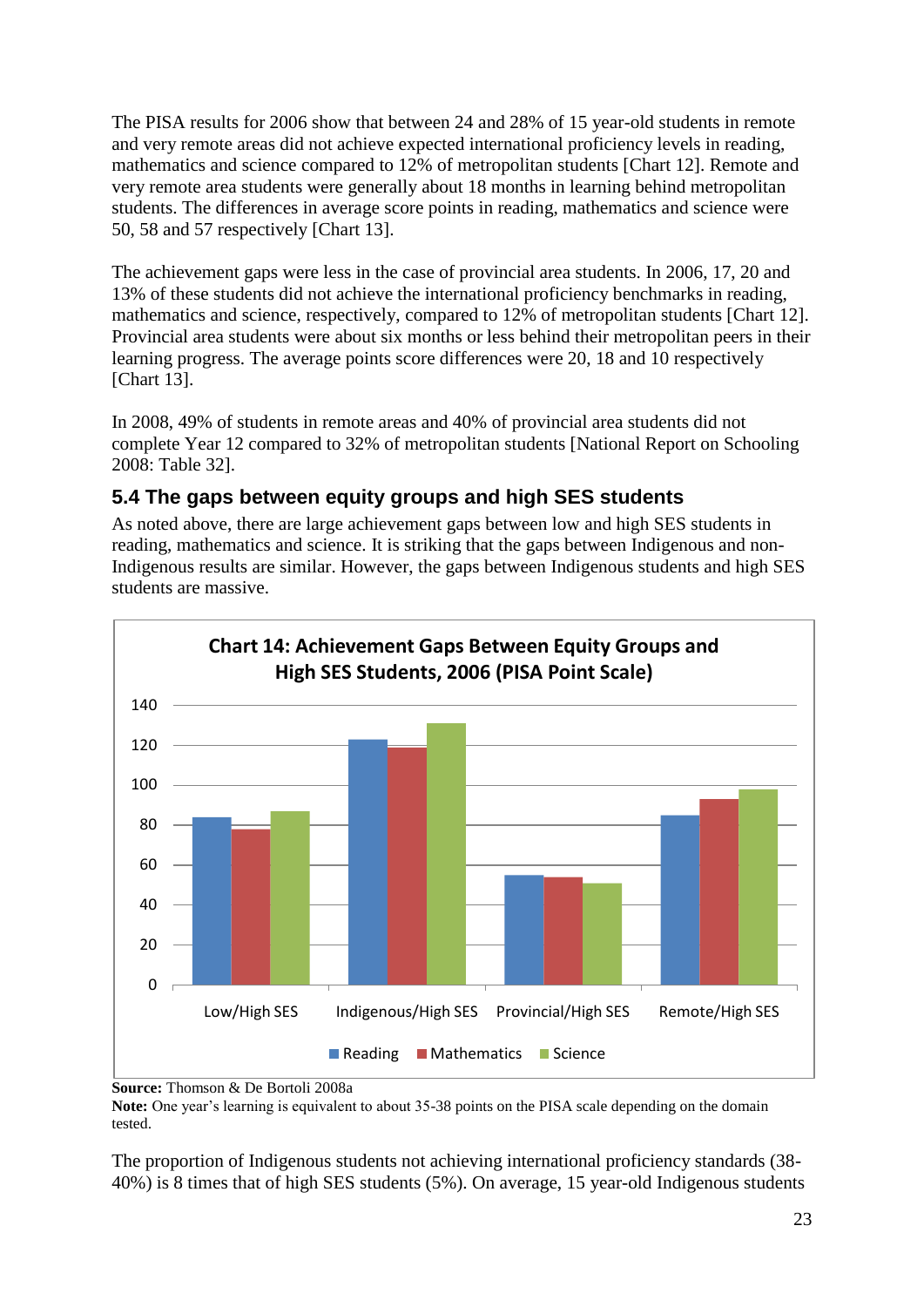are about 3½ years behind high SES students in reading, mathematics and science. The differences in average score points were 123, 119 and 131 respectively [Chart 14]. These gaps are similar to the gaps between low SES students in low SES schools and high SES students in high SES schools.

The gaps between remote/very remote area students and high SES students are also very large, amounting to about 2½ years of learning. The differences in average score points in reading, mathematics and science were 87, 93 98 respectively [Chart 14]. The gaps between provincial area students and high SES students were the equivalent of about 1½ years learning. The differences in average score points in reading, mathematics and science were 57, 54 and 51 respectively [Chart 14].

# <span id="page-23-0"></span>**6. Closing achievement gaps is the major priority in education**

These achievement gaps are a grave social injustice. Low SES, Indigenous, and provincial and remote area students are being denied the same educational opportunities as high SES students. Our education system discriminates against low SES, Indigenous, and provincial and remote area families and compounds privilege. Students from more privileged backgrounds have greater access to higher incomes, higher status occupations and positions of wealth, influence and power in society than students from more disadvantaged backgrounds.

The large disparities in school outcomes also indicate a waste of talents, skills and resources. It is, in effect, a measure of the potential to improve workforce skills and productivity. The current and former prime ministers have emphasised the need to improve Australia's productivity. Eliminating inequity in education outcomes would be a huge boost to productivity [Goldin & Katz 2008]. There is also a wealth of evidence to show that it would reduce the costs of health care, social security and crime [Belfield & Levin 2007].

It is a matter of justice that all children should receive a minimum formal education required to make their own way as adults in society and to contribute to society. Society has a moral obligation to ensure that all children receive an adequate education. Indeed, the moral authority of a society that calls itself a democracy depends, in no small part, on providing all its citizens with an adequate education. In today's society, this means that all students should complete Year 12 or its equivalent. As demonstrated above, Australia is a long way from achieving this goal.

However, achieving this minimum level of education for all students is not sufficient to achieve full equity in education. Even if all young people complete Year 12, large inequalities in outcomes will still exist between social groups and affect the life chances of individuals according to their membership of social groups. Average outcomes of high SES students could still be much higher than for low SES students so that students from high SES families will continue to comprise a disproportionate number of those achieving at the higher levels of attainment while low SES students are clustered just above the minimum threshold. They will remain the favoured social group in terms of access to higher education and the higher paying occupations and status positions in society.

Equity in education therefore also demands a similar distribution of school outcomes between students from different social groups as well as the achievement of a minimum threshold level of attainment for all students. There is no reason in principle to consider that innate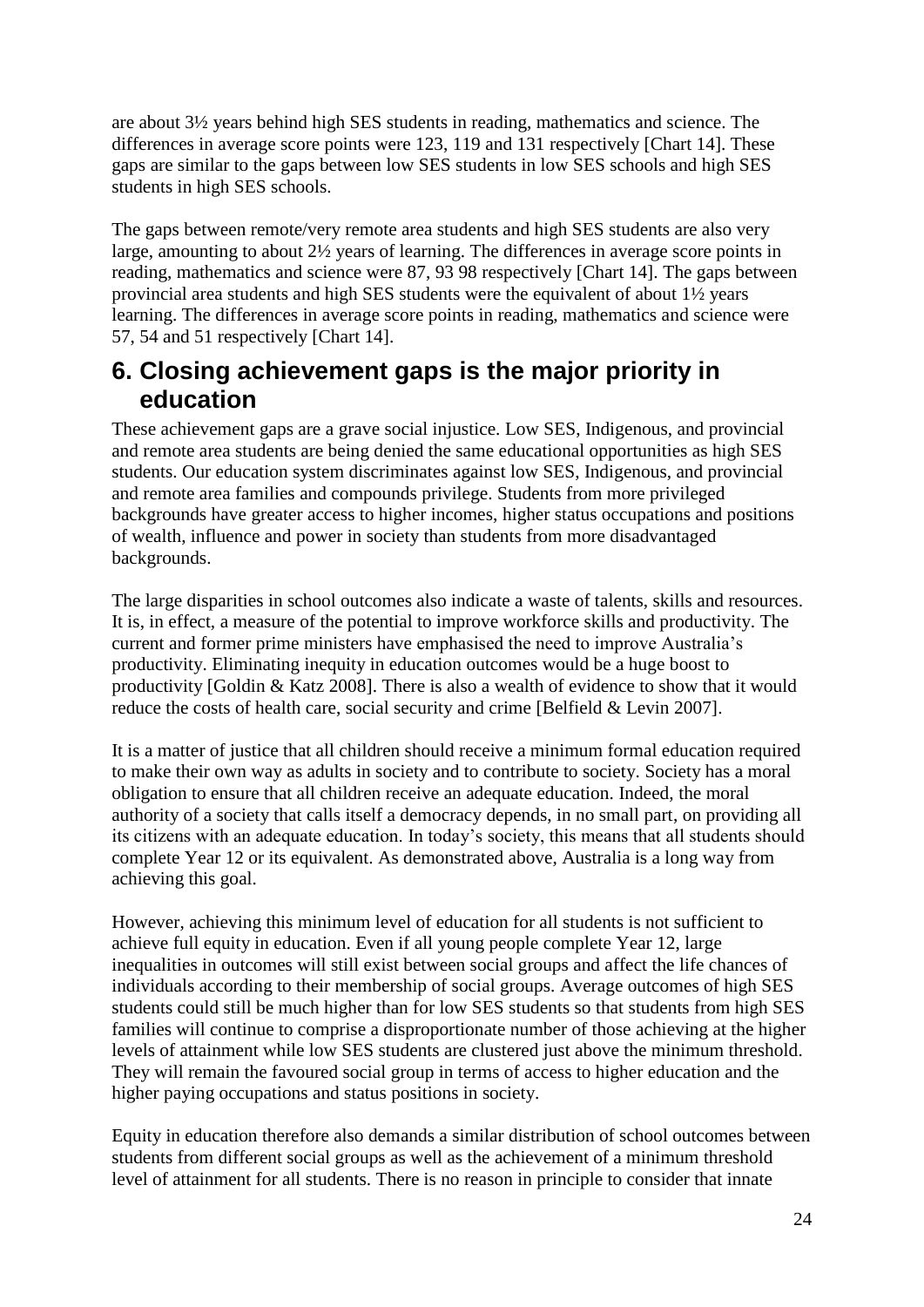talents of low SES, Indigenous, and provincial and remote area students are somehow less than those of high SES students. No social, racial or geographic group of students is innately more intelligent or talented than others.

Achieving social equity in education should be a fundamental goal of public education. Low SES, Indigenous, and provincial and remote area students should achieve similar outcomes to students from high SES families.

# <span id="page-24-0"></span>**7. Government funding increases have favoured privilege over disadvantage**

Despite the concentration of education disadvantage in government schools, government funding priorities have favoured private schools over the last decade. The largest percentage increases in government funding (federal, state and territory) have gone to private schools. Schools serving the wealthiest families in Australia continue to receive large and increasing amounts of government funding.

The most privileged school sector – Independent schools – received the largest increase in government funding over the last decade. Between 1998-99 and 2007-08, government funding per student in Independent schools in Australia increased by 112%, 84% for Catholic schools and 67% for government schools [Chart 15]. The average increase for all private schools was 89%. The percentage increase for Independent schools was over 1½ times the increase for government schools.

![](_page_24_Figure_5.jpeg)

**Source**: See Appendix C.

Independent schools received the largest increases in government funding in all jurisdictions except the ACT. Government funding for Independent schools in NSW increased by 120%, 132% in Victoria and 145% in Tasmania. The government funding increase for Independent schools in Victoria was double the increase for government schools and in Tasmania it was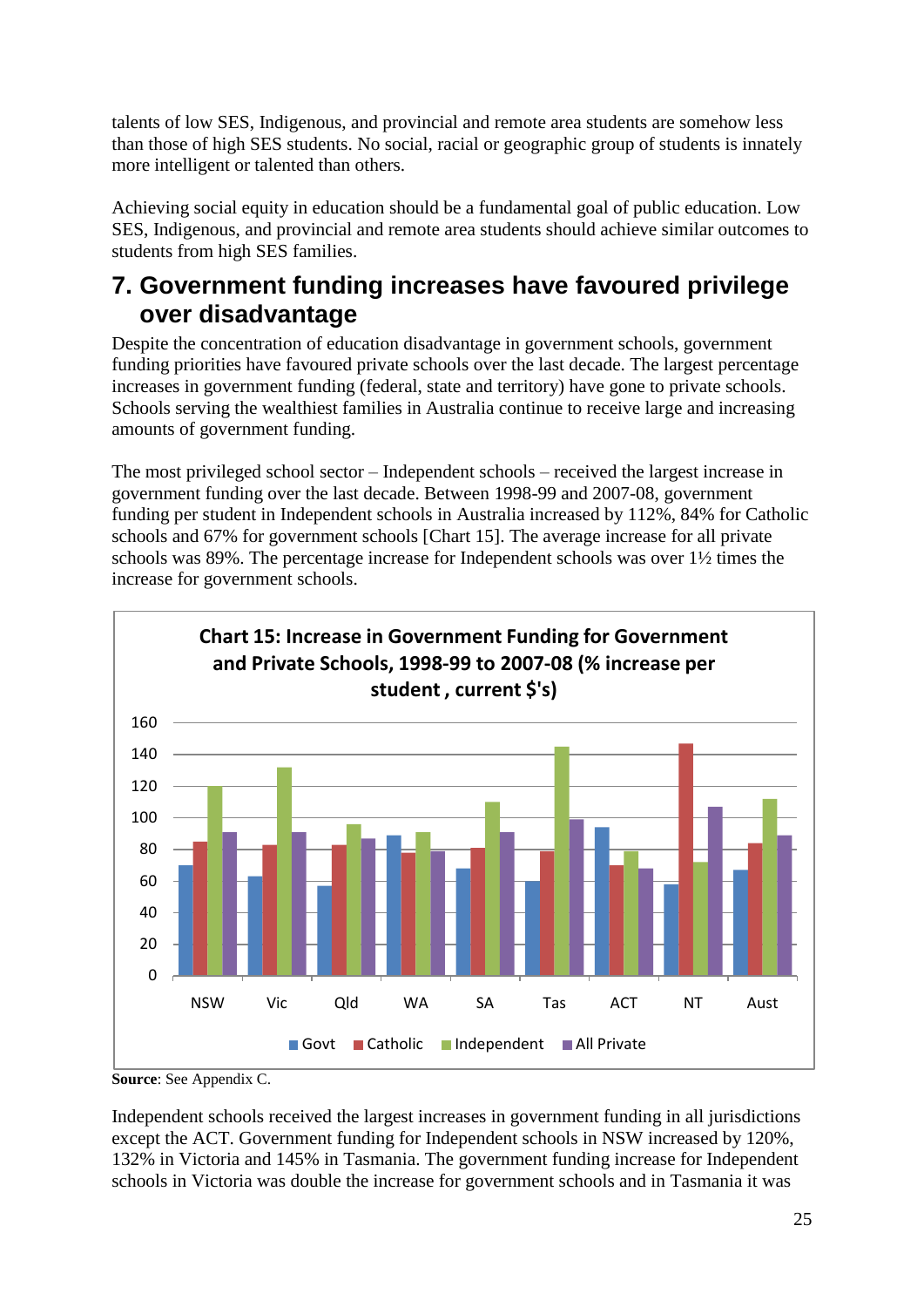more than double the increase in government school funding. The increases in government funding for Independent and government schools in Western Australia were similar. The percentage increase in government funding for Catholic schools was larger than for government schools in all jurisdictions except Western Australia and the ACT.

To add insult to injury, the higher costs associated with the greater extent of education disadvantage in government schools is a source of windfall gain for private schools. Government funding for private schools is linked to government school costs so that increases in funding for government schools automatically flow on to private schools. Government school costs are increased by the costs of a much higher proportion of enrolments of low SES, Indigenous, disability and remote area students than in private schools and private schools receive a portion of this higher expenditure even though their ratio of these students to total enrolments is much lower. Effectively private schools receive a windfall gain in funding by virtue of the link with government school costs.

In addition, many of Australia's wealthiest schools continue to receive large amounts of federal government funding even though their enrolments from educationally disadvantaged groups are negligible. Many schools with Year 11 and 12 fees of over \$20,000 a year receive  $$2,000 - $4,000$  per student in federal funding.<sup>5</sup> For example, in Sydney, King's School with Year 12 fees of nearly \$25,000 will receive \$3,211 per student in 2010 and PLC with Year 12 fees of \$22,580 will receive \$3,300 per student while many others including Kincoppal at Rose Bay, Kings School, Newington, PLC, Pymble Ladies College, Reddam House, St. Andrews Cathedral School, St. Catherine's and Sydney Grammar will receive over \$2,000 per student. Ascham and Kambala with Year 12 fees of over \$26,000 will receive nearly \$2,000 per student. Many are due to receive about \$4 million or more in total Commonwealth funding in 2010, including Kings School, Newington, PLC and Pymble Ladies College.

In Victoria, Geelong College and Haileybury will each receive over \$4,000 per student in Commonwealth funding. Geelong Grammar, the most expensive school in Australia with Year 12 fees of nearly \$28,000, will get \$3,456 per student. Caulfield Grammar, PLC, St. Leonard's College and Wesley College will receive nearly \$3,000 or more per student and many others will receive over \$2,000 per student.

Haileybury College is estimated to receive \$12.7 million in total Commonwealth funding in 2010, Caulfield Grammar \$9.3 million, Wesley College \$7.5 million and the prestigious Geelong College will get \$5.3 million. The most expensive school in Australia, Geelong Grammar, will get nearly \$4.5 million. Several others will receive over \$4 million, including Carey Grammar, MLC and PLC.

Federal Government funding increases for many wealthy private schools has far outstripped the increases in total government funding for government schools. Federal Government funding per student in many NSW elite schools has increased by 2-3 times since the introduction of the SES funding arrangements in 2001 [Chart 16]. It increased by 236% for the Kings School and by 208% for Newington. This was three times the 70% increase in funding for NSW government schools between 1998-99 and 2007-08.

1

<sup>&</sup>lt;sup>5</sup> See Cobbold 2010 for the following figures.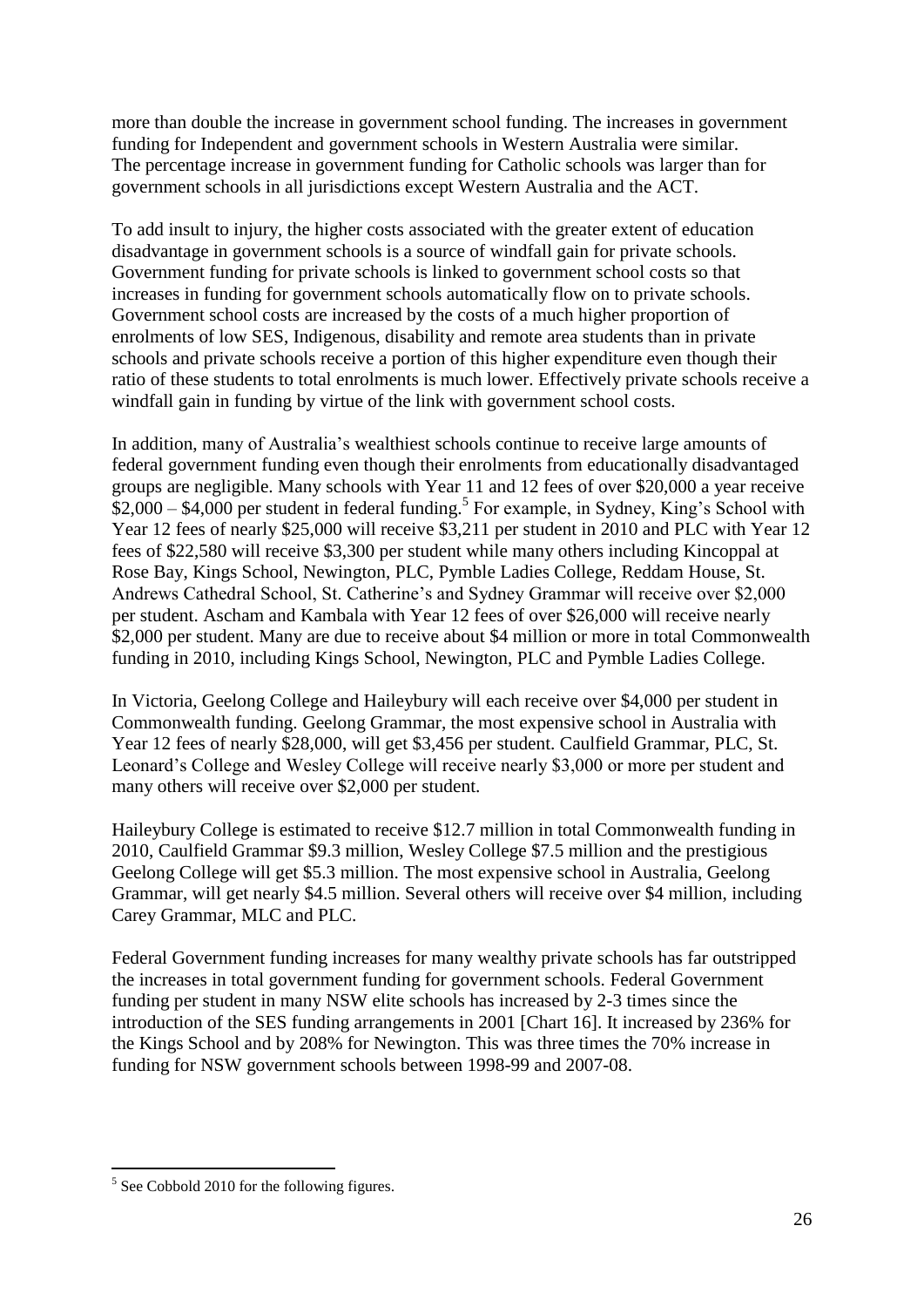Funding more than doubled for St.Andrew's Cathedral School (166%) and Pymble Ladies College (163%) and nearly doubled or doubled for Ascham (96%), Kambala (96%), SCEGGS (87%), St. Catherine's (90%) and Sydney Grammar (100%).

![](_page_26_Figure_1.jpeg)

**Source**: See Appendix C. **Notes**:

- 1. State government funding is not included in the private school figures but is included in the government school figure.
- 2. The increase for NSW government schools is for 1998-99 to 2007-08.

Federal Government funding per student in many elite Victorian private schools doubled or more since 2001and for five schools it increased by more than 3 or 4 times [Chart 17]. Federal funding per student at the prestigious Geelong College increased by a massive 349% and by 338% at Haileybury. This was five times the increase of 63% in total government funding for Victorian government schools between 1998-99 and 2007-08.

Federal Government funding even increased by 268% for Geelong Grammar, the most expensive private school in Australia. It increased by 235% for Caulfield Grammar and by 248% for PLC. These increases were four times the increase in total government funding for Victorian government schools.

Other elite schools for which Federal Government funding doubled or more since 2001 include Carey Grammar (153%), Fintona (124%), Lauriston (116%), Melbourne Grammar (129%), Melbourne Girls' Grammar (149%), Scotch College (122%), St. Leonard's College (210%), Trinity Grammar (151%) and Wesley College (189%).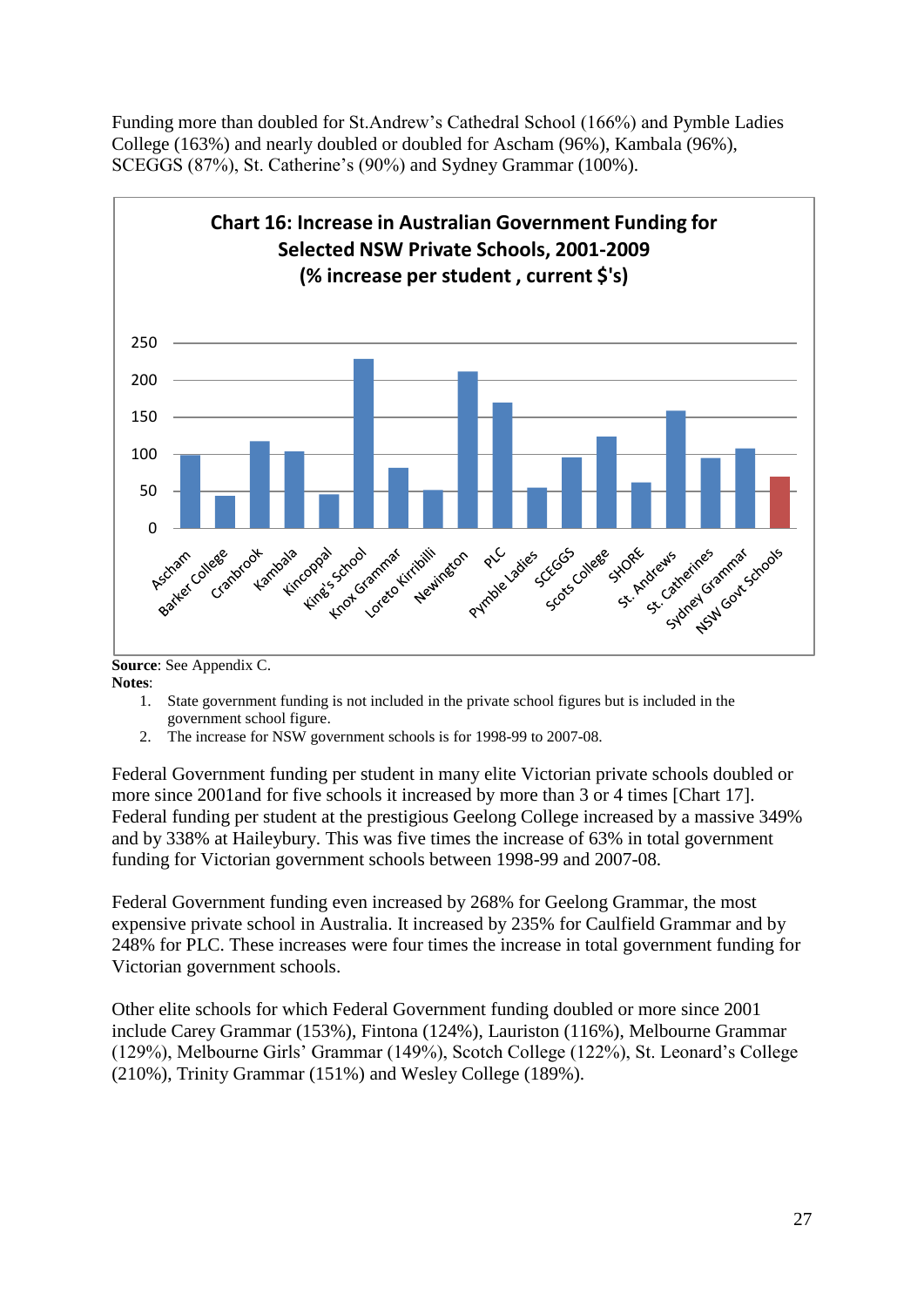![](_page_27_Figure_0.jpeg)

**Source**: See Appendix C. **Notes**:

- 1. State government funding is not included in the private school figures but is included in the government school figure.
- 2. The increase for Victorian government schools is for 1998-99 to 2007-08

These increases are an indictment of government school funding priorities. Huge increases in government funding have gone to the wealthiest and least needy schools in Australia, while those most in need, government schools, continue to be denied the funding they require to provide an adequate education to all their students.

Supporting privilege is seen by governments as more important than eliminating disadvantage and inequity in education. It is a policy which extends the advantages obtained from a wealthy background rather than reducing them. It effectively places more value on enriching the lives of those from privileged backgrounds than those who are not as well favoured in society.

This is indefensible. A fundamental change in the funding priorities of Australian governments is required to close the achievement gaps in education. A massive funding increase for government schools is needed to transform our high quality, low equity education system into a high quality, high equity system.

## <span id="page-27-0"></span>**8. Government schools need a massive funding increase**

Research studies show that large additional funding is needed to bring educationally disadvantaged students up to average levels of achievement. For example, several education cost studies show that the additional expenditure required for low income students to achieve at adequate levels is double or more the cost of educating an average student [Reschovsky & Imazeki 1998; Duncombe 2002; Duncombe &Yinger 2005. See also Baker 2006; Duncombe & Yinger 2008; Ladd 2008].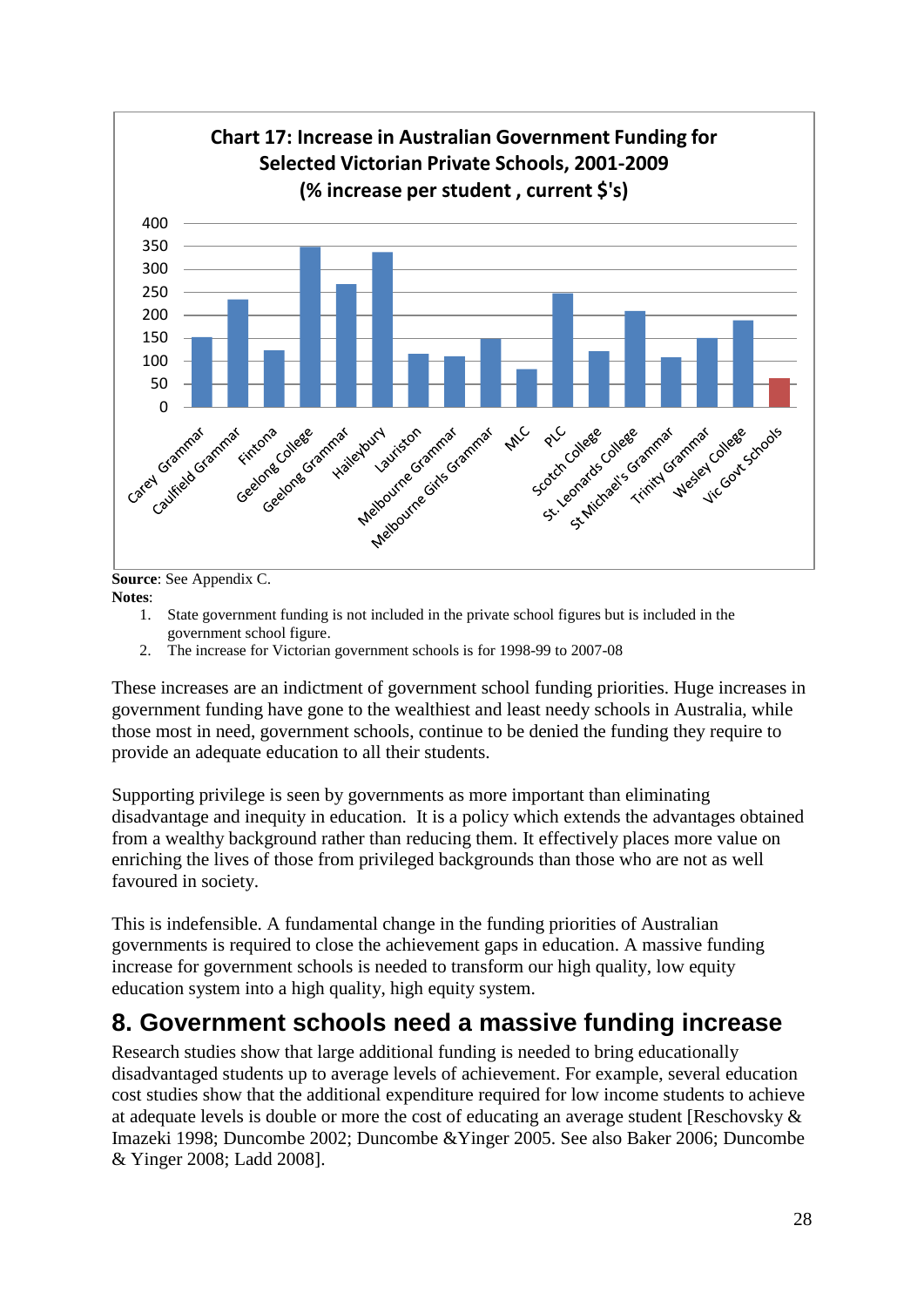The additional funding to be provided for education disadvantage in Australia under the Smarter Schools National Partnership between the federal, state and territory governments is far below this requirement. It is unlikely to make any significant reduction in the existing achievement gaps.

The Smarter Schools National Partnership is to inject \$1.5 billion into about 1700 low SES government and private schools over 7 years beginning from 2008-09 [DEEWRa]. A further \$540 million will be provided to another 900 government and private schools over 4 years to improve literacy and numeracy outcomes [DEEWRb]. This program is intended to provide additional support for students in schools not classified as low SES schools, but who are not achieving expected literacy and numeracy outcomes. About 140 schools will be funded under both programs.

About 440,000 students will be supported through the low SES national partnership and about 370,000 through the literacy and numeracy partnership, including about 41,000 students who will receive support under both programs [DEEWRc]. The total additional funding available to government schools through these programs is approximately \$266 million a year and covers about 573,000 students, or one-quarter of government school enrolments in 2009.

The national partnerships also provide for matching funding to be provided by state/territory governments for both programs. However, this does not necessarily require additional funding as governments can fulfil this obligation through existing and/or redirecting funding. Existing funding is already included in estimates of average government school expenditure.

The low SES program will provide an average of \$487 per student a year over the 7 years while the literacy and numeracy program will provide \$365 per student a year over 4 years. For a school of 300 students this funding is equivalent to about 1.5 additional teachers.

In contrast, the Federal Government provides the wealthiest schools in Australia with annual funding of \$2,000 - \$4,000 per student. This is 4 to 8 times greater than the additional funding to be provided to the most disadvantaged schools in Australia. Funding for the privileged is given priority over funding for the disadvantaged.

Much more funding than is currently being provided to the educationally disadvantaged is needed to close the achievement gaps.

As noted earlier, low SES students are about one year's learning behind the average in reading, mathematics and literacy. If average government school expenditure is used as the benchmark for achieving average outcomes, the additional funding provided through the low SES program to improve outcomes amounts to only 4.5% of average expenditure per student which was \$10,723 per student in 2007-08. The literacy and numeracy program funding per student is 3.4% of average government school expenditure. In contrast, what is needed according to the research is an additional \$11,000 - \$16,000 per student, or 22-33 times the additional funding currently provided by the low SES program and 30-44 times the funding provided by the literacy and numeracy program. Overall, this would require total additional funding for government schools of \$6.3 – \$9.2 billion a year, a far cry from the current \$266 million a year.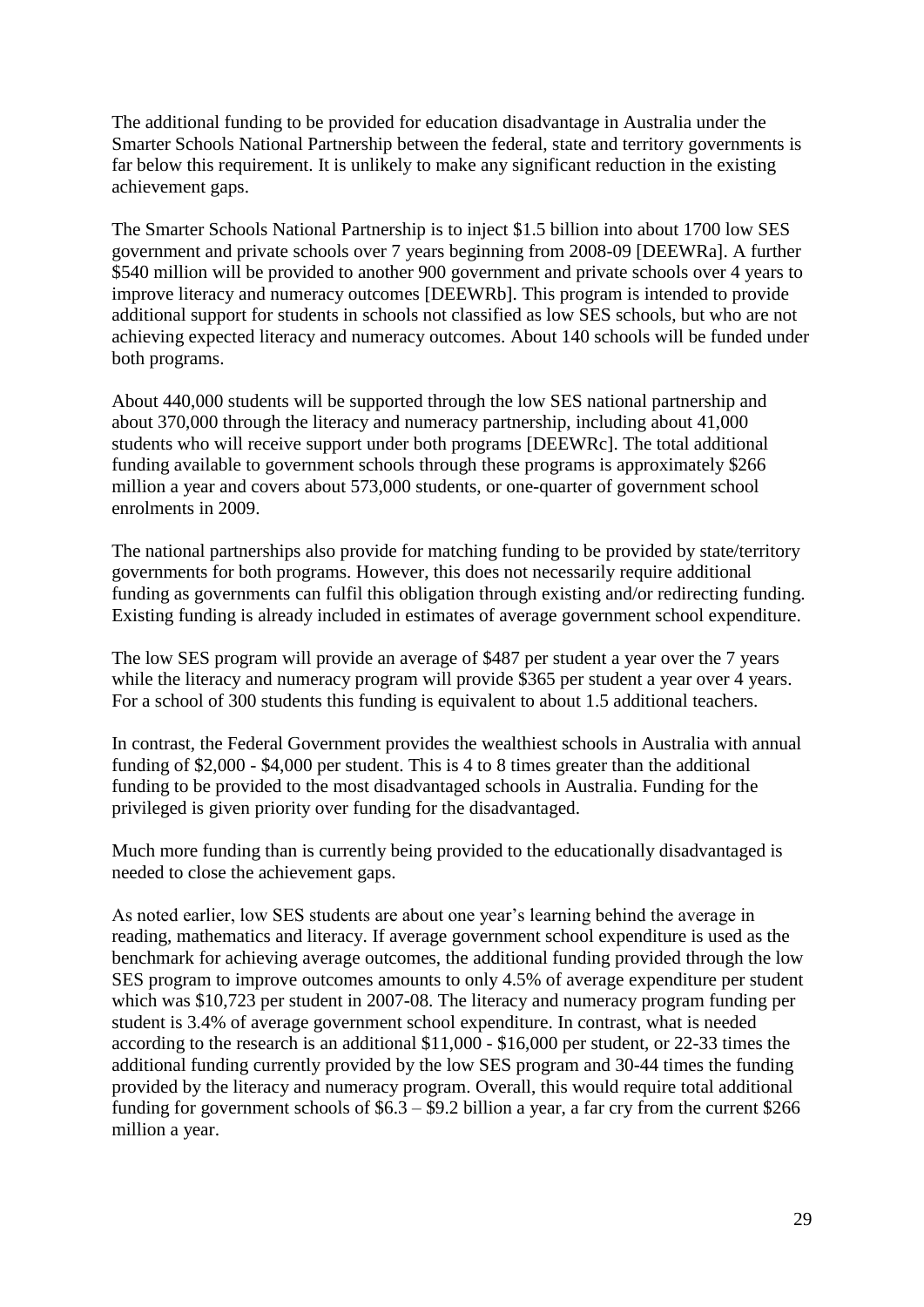This is a measure of the enormity of the task facing Australia to bring the achievement of low SES students up to average levels of achievement. Even greater increases in funding are needed to eliminate the achievement gap between low and high SES students.

As noted earlier, the achievement gaps between low and high SES students in Australia are equivalent to over two year's learning, which is about double the gap between low SES students and the average for all students. This suggests that \$12.6 - \$18.4 billion in additional funding per year is needed for government schools to eliminate the achievement gap between rich and poor students.

Another measure of the additional funding needed to eliminate the achievement gaps in Australia is to apply the ratio of targeted equity enrolments in the government and private sectors to the average level of resources in private schools. On this basis, as education disadvantage in government schools is 1.8 times that of all private schools, they should receive 1.8 times the level of average private school expenditure, or \$22,145 per student. Given that current comparable government school expenditure is \$10,723 per student, it would require increased funding of \$11,422 per student.

This amounts to an additional \$26 billion per year, based on 2009 enrolments in government schools. This is the additional funding needed to resource government schools to the level of private schools taking into account the higher level of education disadvantage in the government sector.

If Catholic school expenditure is taken as the community benchmark level of resourcing, then government schools should receive 1.7 times Catholic schools expenditure because education disadvantage is 1.7 times that of Catholic schools. This would amount to an additional \$6,955 per government school student, or an additional \$16 billion a year.

Alternatively, Independent school expenditure could be used as the community benchmark. In this case, government schools should receive twice the level of expenditure per Independent student because education disadvantage in government schools is double that of Independent schools. This would require additional funding of \$19,571 per student, or an additional \$44.5 billion a year.

Whatever basis is used to estimate the additional expenditure required for government schools to effectively deal with educational disadvantage, it is clear that it requires an unprecedented massive increase in funding.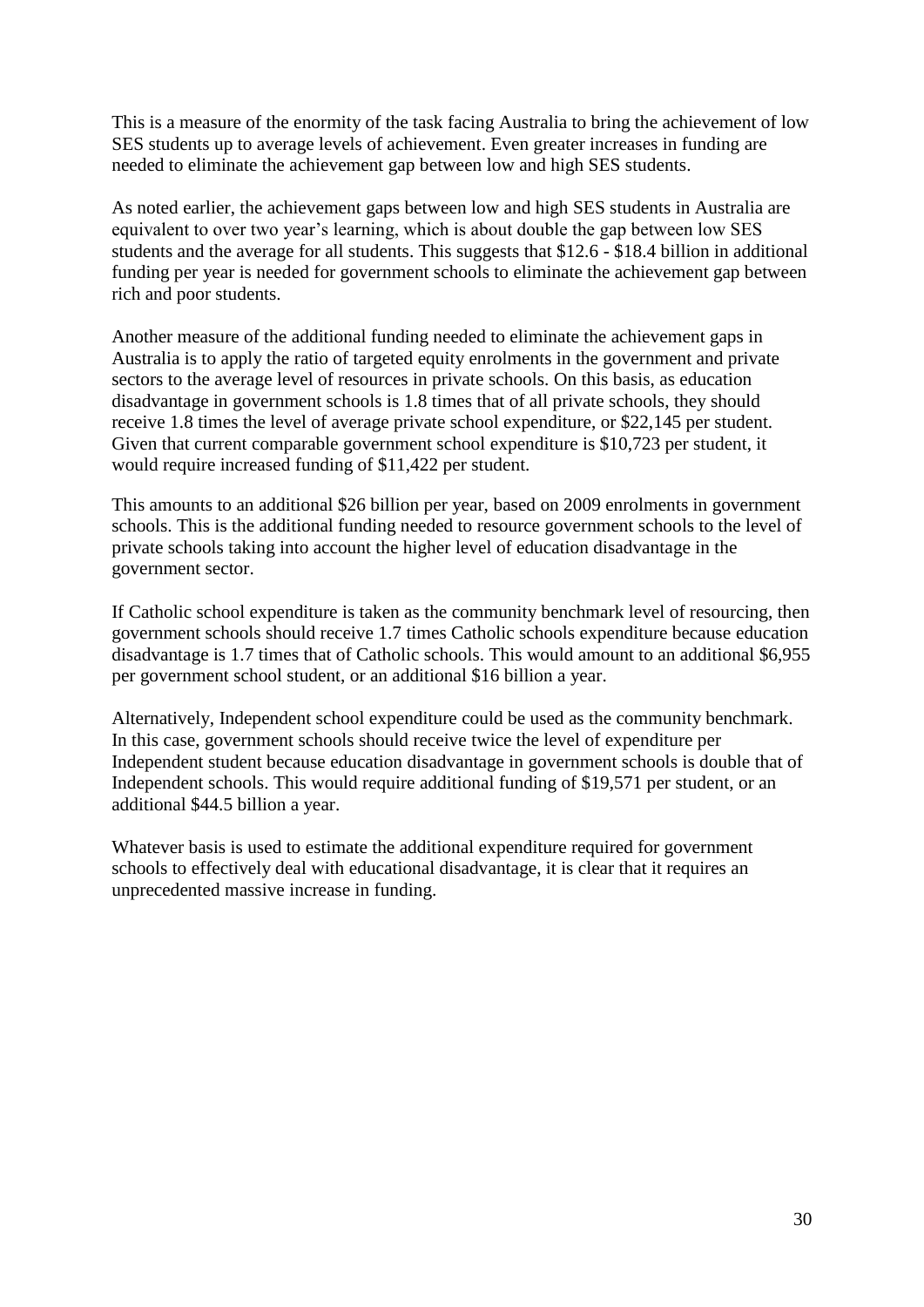# <span id="page-30-0"></span>**Appendix A: The Comparability of Government and Private School Expenditure Data**

### <span id="page-30-1"></span>**A1. Differences in how expenditure data is compiled**

The total expenditure figures published in this paper are different from those published in the National Report on Schooling in Australia. According to the latest report, total government school expenditure in 2007-08 was \$12,639 per student compared to \$10,826 in Catholic schools and \$15,576 in Independent schools in 2008. However, these figures are not comparable for many reasons:

- 1. The private school figures are for the calendar year while the government school figures are for the financial year. This means that private school expenditure is slightly inflated in comparison with government schools because it includes expenditure incurred six months later than for government schools.
- 2. The government school figures include an imputed user cost of capital on the value of land, buildings, equipment and other capital assets. The private school figures do not include an imputed user cost of capital on the assets contributed by government through land and capital grants to private schools.
- 3. Capital expenditure in the government school figures is accounted for by depreciation on the written down value of capital assets. Capital expenditure in private schools is measured as actual expenditure in the year incurred.
- 4. Government school expenditure includes payroll tax paid to state governments. Notional payroll tax is included for Western Australia and the ACT as these jurisdictions are exempted from paying payroll tax. Private schools are exempted from payroll tax and it is not included in private school expenditure.
- 5. Government school expenditure includes the cost of transporting students to school. This includes expenditure on school bus contracts, operating expenses of school buses including wages, subsidy payments to reduce student fares, excursion costs (excluding private contributions) and other school transport costs. The cost of the transport of students to private schools is not included in private school expenditure.
- 6. The cost of tax deductible donations to government is excluded from government and private school expenditure. Tax deductions represent a loss of government income tax revenue and therefore are a form of government expenditure on schools. Tax deductible donations are a much more significant source of funding for private schools than for government schools.
- 7. The cost of administering the government school system is included in government school expenditure. However, government expenditure on the administration of private school regulation and funding is not included in private school expenditure.
- 8. Private schools have access to a range of government provided professional services such as resource centres, assistance for student welfare and guidance, professional development and curriculum development free of charge. These shared services to private schools provided are generally included in expenditure on government schools and are not included in private school expenditure.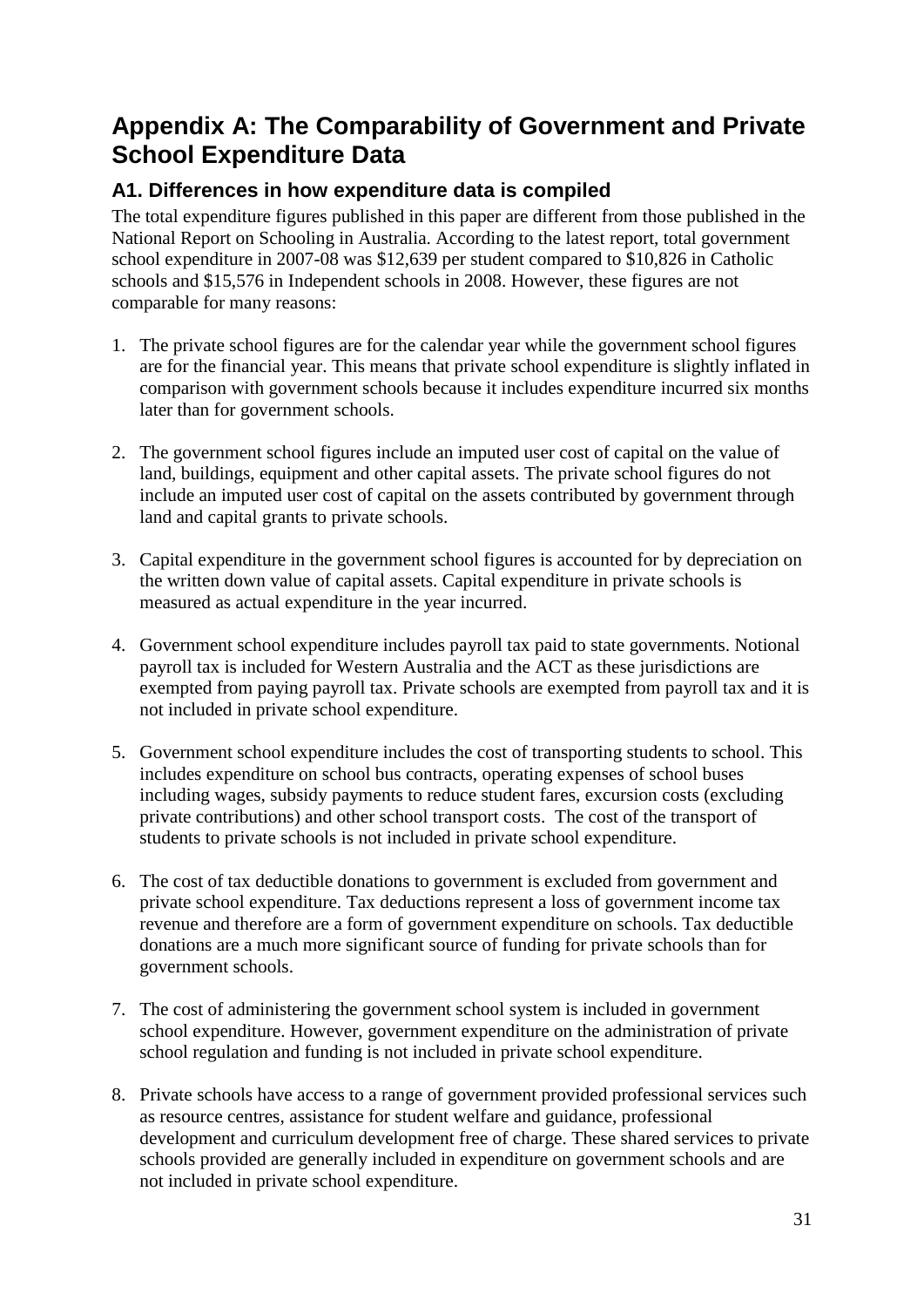9. Expenditure in government schools funded by private-sourced contributions such as fees and donations is not included in government school expenditure.

Further detail on what is included (and excluded) in official government school expenditure figures is available from the manual used by the Ministerial Council on Education, Early Childhood and Youth Affairs to construct the data series [MCEEDYA 2008].

#### <span id="page-31-0"></span>**A2. Adjustments made to official figures**

The following adjustments were made in this paper to the expenditure figures published in the National Report on Schooling in Australia to make the comparisons of government and private school expenditure more compatible:

- 1. The imputed user cost of capital is excluded from government school expenditure. Source: National Report on Schooling in Australia.
- 2. Depreciation is excluded from government school expenditure. Source: Report on Government Services.
- 3. Capital expenditure is included in government school expenditure. Source: National Report on Schooling in Australia.
- 4. Payroll tax is excluded from government school expenditure. Source: Payroll tax rates published by the NSW Treasury applied to government school salaries.
- 5. Private school expenditure is converted to a financial year basis.

It is not possible to adjust for all the differences in the way in which government and private school expenditure data is compiled. Figures are not published for government school student transport, the revenue cost of tax deductible donations in government and private schools, expenditure on administration of funding and regulation of private schools, expenditure on shared government services for private schools and private financial contributions to government schools.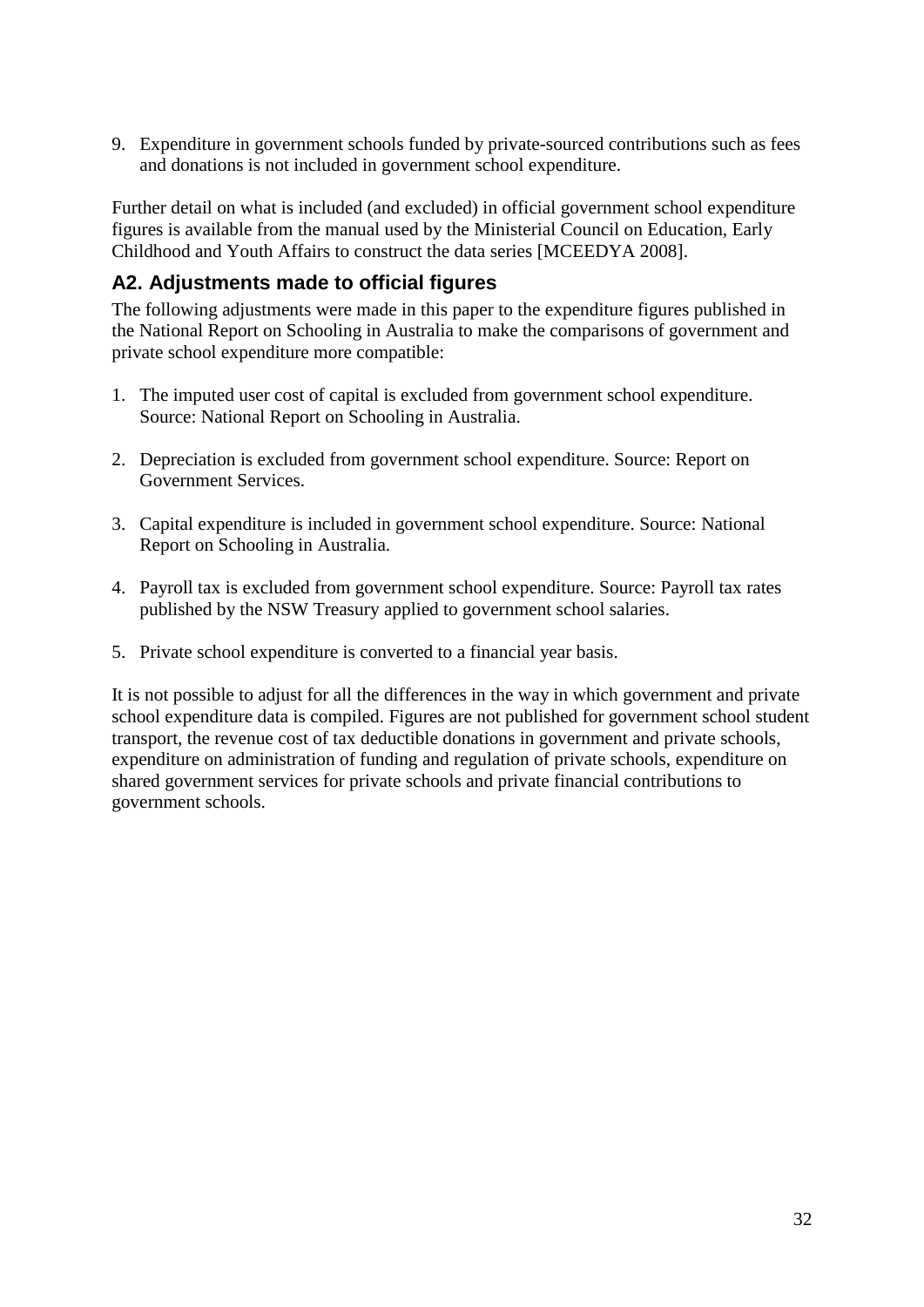# <span id="page-32-0"></span>**Appendix B: School Expenditure Tables**

|            | Government |         | <b>Catholic</b> |         | Independent |         | <b>All Private</b> |         |
|------------|------------|---------|-----------------|---------|-------------|---------|--------------------|---------|
|            | 1998-99    | 2007-08 | 1998-99         | 2007-08 | 1998-99     | 2007-08 | 1998-99            | 2007-08 |
| <b>NSW</b> | 6215       | 10578   | 5607            | 10499   | 8811        | 15921   | 6572               | 12434   |
| Vic        | 6044       | 9858    | 5371            | 10031   | 9208        | 16605   | 6645               | 12578   |
| Qld        | 6573       | 10311   | 5670            | 10721   | 7598        | 14017   | 6457               | 12185   |
| WA         | 6707       | 12688   | 5584            | 9982    | 7933        | 13972   | 6435               | 11783   |
| SA         | 6512       | 10915   | 5846            | 11207   | 7214        | 12753   | 6446               | 11935   |
| Tas        | 6703       | 10752   | 5326            | 9933    | 7158        | 14717   | 6035               | 11849   |
| <b>ACT</b> | 7039       | 13679   | 5241            | 9891    | 8171        | 14844   | 5978               | 11438   |
| NT         | 10721      | 16918   | 5636            | 12379   | 8832        | 16704   | 7058               | 14588   |
| Australia  | 6402       | 10723   | 5550            | 10399   | 8373        | 15147   | 6528               | 12303   |

#### **Table B1: Total Expenditure by Government and Private Schools, 1998-99 and 2007-08 (\$ per student)**

**Source:** See Appendix C

#### **Table B2: Increase in Total School Expenditure Adjusted for Inflation, 1998-99 to 2007-08**

|            | Government |          | <b>Catholic</b> |          | Independent |          | <b>All Private</b> |          |
|------------|------------|----------|-----------------|----------|-------------|----------|--------------------|----------|
|            |            | Growth   |                 | Growth   |             | Growth   |                    | Growth   |
|            | \$ per     | per year | \$ per          | per year | \$ per      | per year | \$ per             | per year |
|            | student    | $(\%)$   | student         | (% )     | student     | (% )     | student            | (% )     |
| <b>NSW</b> | 1141       | 1.89     | 1682            | 2.96     | 2235        | 2.54     | 2057               | 3.07     |
| Vic        | 1074       | 1.83     | 1842            | 3.33     | 2669        | 2.87     | 2374               | 3.45     |
| Qld        | 574        | 0.93     | 1686            | 2.93     | 1993        | 2.62     | 1892               | 2.90     |
| <b>WA</b>  | 2198       | 3.20     | 1409            | 2.53     | 1649        | 2.12     | 1726               | 2.68     |
| <b>SA</b>  | 1114       | 1.77     | 1981            | 3.29     | 1693        | 2.37     | 1890               | 2.90     |
| Tas        | 950        | 1.48     | 1738            | 3.19     | 3305        | 4.31     | 2391               | 3.78     |
| <b>ACT</b> | 2637       | 3.60     | 1777            | 3.30     | 2356        | 2.86     | 2135               | 3.45     |
| <b>NT</b>  | 1652       | 1.60     | 3382            | 5.36     | 3178        | 2.47     | 3488               | 4.56     |
| Australia  | 1147       | 1.85     | 1739            | 3.07     | 2207        | 2.63     | 2081               | 3.12     |

**Source:** See Appendix C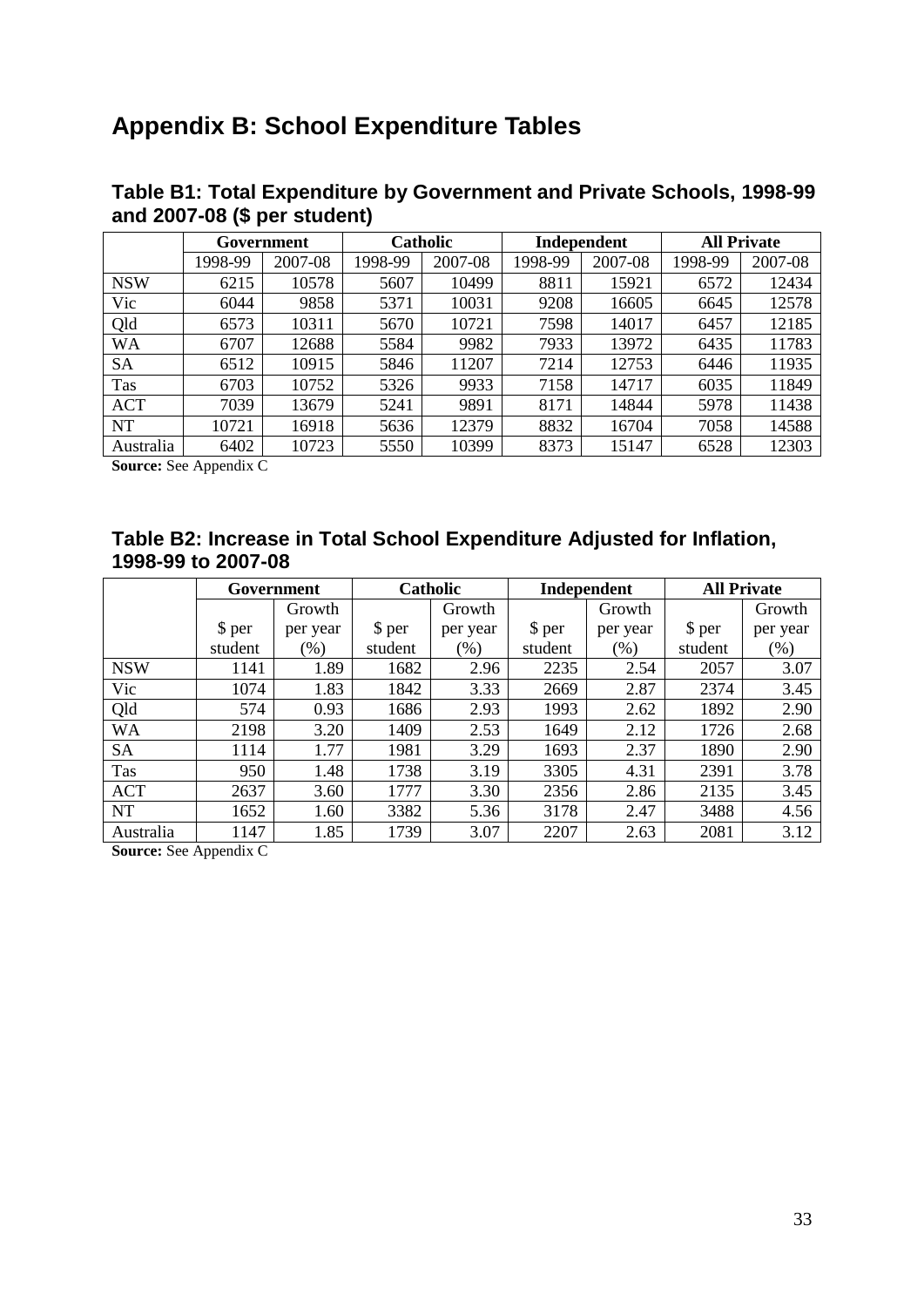# <span id="page-33-0"></span>**Appendix C: Data Sources**

#### *Government schools:*

*National Report on Schooling in Australia.* 

Expenditure excluding the imputed user cost of capital for 1998-99 is from the *Report on Government Services 2002*.

Depreciation expenditure is from the *Report on Government Services*.

Payroll tax rates are from NSW Treasury, *Interstate Comparison of Taxes* for 1997-98 and 2007-08, and applied to total school salary expenditure published in the *National Report on Schooling in Australia*.

#### *Private schools:*

*National Report on Schooling in Australia*.

The figures for Federal Government funding for private schools in 2001 are what would have been provided under the Education Resources Index arrangements. The figures are from 2006-07 Senate Estimates, Answer to Question on Notice E525\_07, Attachment A: [http://www.aph.gov.au/Senate/committee/eet\\_ctte/estimates/sup\\_0607/dest/index.htm](http://www.aph.gov.au/Senate/committee/eet_ctte/estimates/sup_0607/dest/index.htm) The figures for Federal Government funding of private schools in 2009 and 2010 are from 2009-10 Senate Estimates, Answer to Question on Notice EW0109\_10, Attachment A: [http://www.aph.gov.au/Senate/committee/eet\\_ctte/estimates/bud\\_0910/index.htm](http://www.aph.gov.au/Senate/committee/eet_ctte/estimates/bud_0910/index.htm) .

#### *Inflation adjustments:*

The ABS Labour Price Index (converted to  $1998-99 = 100$ ) for the public sector in each state/territory and Australia was used to adjust government and private school recurrent expenditure for the effect of inflation.

The ABS Producer Price Index for Non-residential Building Construction (1998-99 = 100) in each state/territory and Australia was used to adjust government and private school capital expenditure for the effect of inflation.

#### *Enrolment characteristics:*

Students from low income families: Barbara Preston, *The Social Make-up of Schools*, 2007. Students with disabilities: Department of Education, Employment and Workplace Relations, unpublished.

Indigenous students: ABS, *Schools Australia*.

Students in provincial areas: *Report on Government Services 2010*. Provincial areas are as defined by the Geographical Location classification agreed by the Ministerial Council for Education, Employment, Training and Youth Affairs.

Students in remote/very remote areas: Department of Education, Employment and Workplace Relations, unpublished. Remote and very remote areas are as defined for the

Accessibility/Remoteness Index of Australia by the Australian Bureau of Statistics.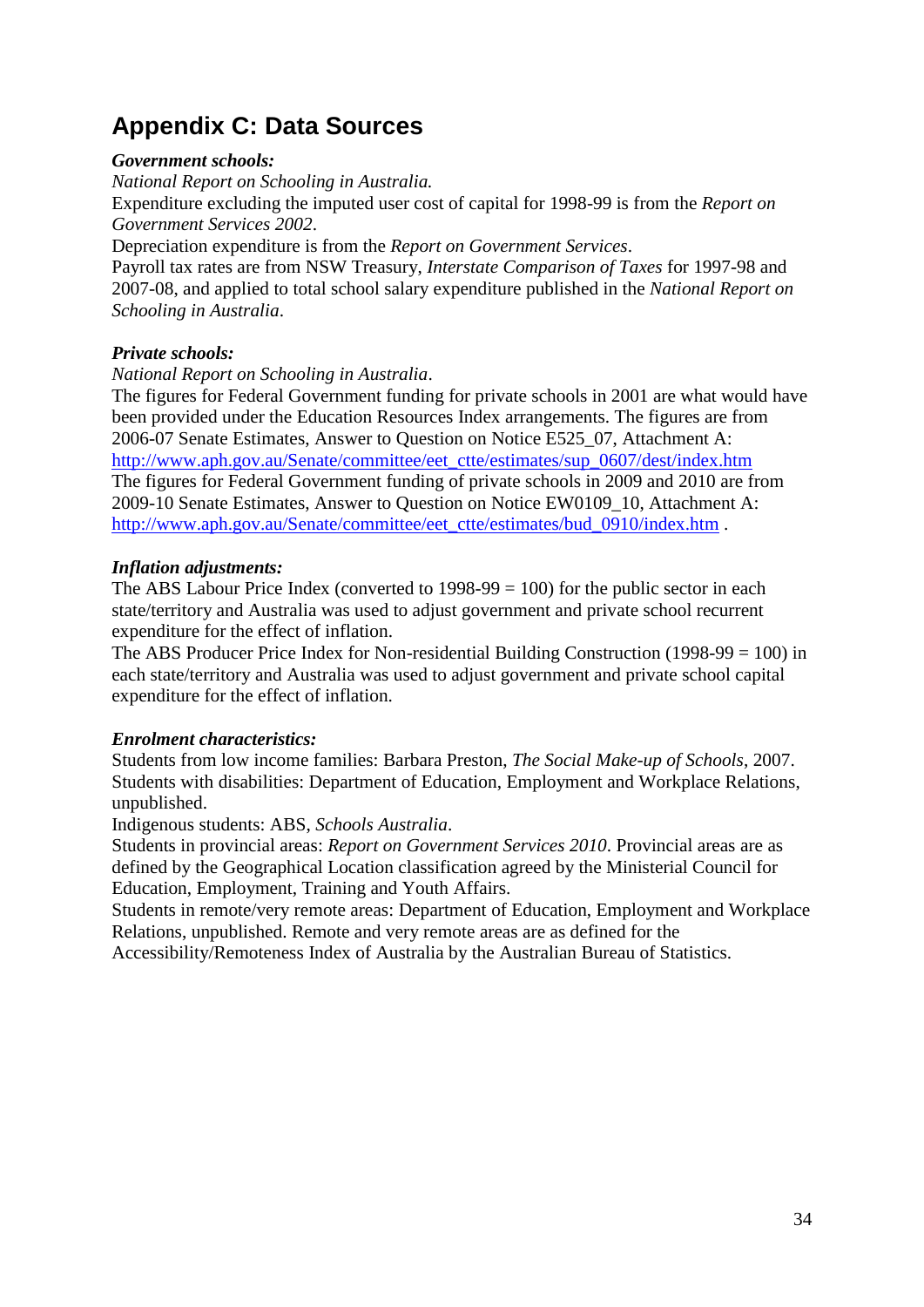# <span id="page-34-0"></span>**References**

Auditor-General, Victoria 2009. *Literacy and Numeracy Achievement*. Victorian Government Printer, Melbourne.

Audit Office of NSW 2008. *Improving Literacy and Numeracy in NSW Public Schools: Department of Education and Training*. Audit Office of NSW, Sydney.

Australian Bureau of Statistics 2010a. *Labour Price Index*. Catalogue no. 6345.0.

Australian Bureau of Statistics 2010b. *Producer Price Indexes*. Catalogue no. 64270.

Australian Bureau of Statistics 2010c. *Schools Australia*. Catalogue no. 4221.0.

Baker, Bruce 2006. Evaluating the Reliability, Validity, and Usefulness of Education Cost Studies. *Journal of Education Finance*, 32 (2): 170-201.

Belfield, Clive and Levin, Henry 2007. *The Price We Pay: Economic and Social Consequences of Inadequate Education*. Brookings Institution Press, Washington DC.

Cobbold, Trevor 2010. Government Funding for Elite Private Schools: An Upper Class Welfare Policy. Save Our Schools. Available at: [http://www.saveourschools.com.au](http://www.saveourschools.com.au/)

Department of Education, Employment and Workplace Relations 2010a. Smarter Schools National Partnership for Low Socio-Economic Status School Communities Fact Sheet. Available at:

[http://www.deewr.gov.au/Schooling/Programs/SmarterSchools/Pages/LowSESschoolComm.](http://www.deewr.gov.au/Schooling/Programs/SmarterSchools/Pages/LowSESschoolComm.aspx) [aspx](http://www.deewr.gov.au/Schooling/Programs/SmarterSchools/Pages/LowSESschoolComm.aspx)

Department of Education, Employment and Workplace Relations 2010b. Smarter Schools National Partnership for Literacy and Numeracy Fact Sheet. Available at: [http://www.deewr.gov.au/Schooling/Programs/SmarterSchools/Pages/Lifting\\_lit\\_num\\_outco](http://www.deewr.gov.au/Schooling/Programs/SmarterSchools/Pages/Lifting_lit_num_outcomes.aspx) [mes.aspx](http://www.deewr.gov.au/Schooling/Programs/SmarterSchools/Pages/Lifting_lit_num_outcomes.aspx)

Department of Education, Employment and Workplace Relations 2010c. National Smarter Schools National Partnerships – Fast Facts. Available at: [http://www.deewr.gov.au/Schooling/Programs/SmarterSchools/Documents/NPFF\\_National.p](http://www.deewr.gov.au/Schooling/Programs/SmarterSchools/Documents/NPFF_National.pdf) [df](http://www.deewr.gov.au/Schooling/Programs/SmarterSchools/Documents/NPFF_National.pdf)

Duncombe, William 2002. Estimating the Cost of an Adequate Education in New York. Working Paper No. 44, Centre for Policy Research, Maxwell School of Citizenship and Public Affairs, Syracuse University, New York, February. Available at: [http://www](http://www-cpr.maxwell.syr.edu/faculty/duncombe/special_report/specialreport.htm)[cpr.maxwell.syr.edu/faculty/duncombe/special\\_report/specialreport.htm](http://www-cpr.maxwell.syr.edu/faculty/duncombe/special_report/specialreport.htm) .

Duncombe, William and Yinger, John 2005. How Much More Does a Disadvantaged Student Cost? *Economics of Education Review*, 24: 513-532.

Duncombe, William and Yinger, John 2008. Measurement of Cost Differentials. In Ladd, Helen F. & Fiske, Edward B. (eds.). *Handbook of Research on Education Finance and Policy*. Routledge, London: 238-256.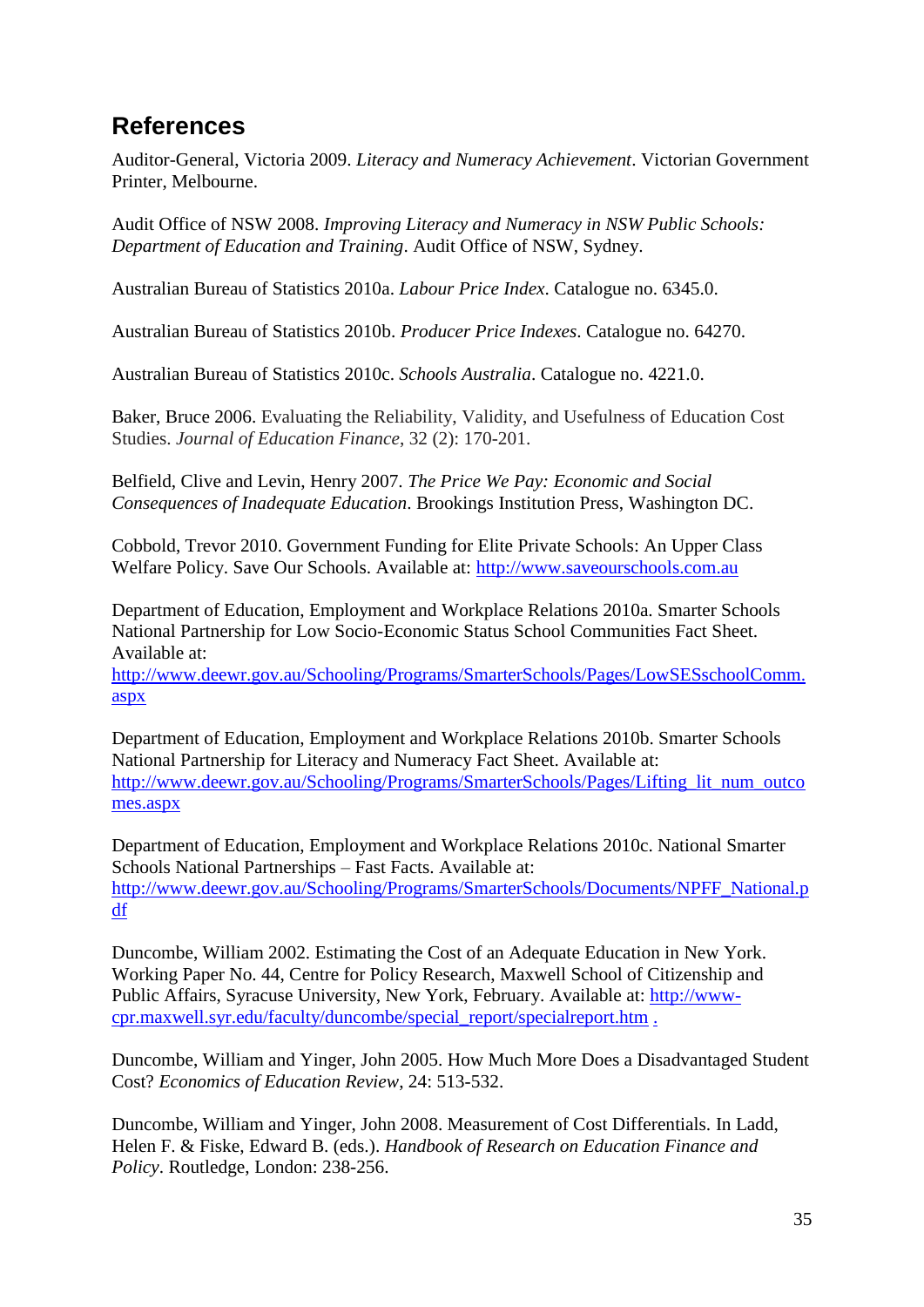Goldin, Claudia and Katz, Lawrence 2008. *The Race between Education and Technology*. Harvard University Press, Cambridge, Mass.

Ladd, Helen F. 2008. Reflections on Equity, Adequacy and Weighted Student Funding. *Journal of Education Finance and Policy* 3 (4): 402-423.

McConney, Andrew and Perry, Laura 2010a. Science and Mathematics Achievement in Australia: The Role of School Socioeconomic Composition in Educational Equity and Effectiveness. *International Journal of Science and Mathematics Education*, 8 (3): 429-452.

Ministerial Council for Education, Early Childhood Development and Youth Affairs (MCEEDYA) 2008. Taskforce on Government Schools Finance Statistics Collection – Notes, Instructions and Tables.

Ministerial Council on Education, Employment, Training and Youth Affairs (MCEETYA) n.d. *National Report on Schooling in Australia 2008*. Curriculum Corporation, Melbourne.

Ministerial Council on Education, Employment, Training and Youth Affairs (MCEETYA) n.d. *National Report on Schooling in Australia 1999*. Curriculum Corporation, Melbourne.

NSW Department of Education and Training 2010. NSW Public Schools: 2009 Voluntary Contributions. Finance and Infrastructure Directorate, June. Available at: <https://www.det.nsw.edu.au/about-us/statistics-and-research/key-statistics-and-reports>

NSW Treasury 1998. *Interstate Comparison of Taxes 1997-98*, Research and Information Paper, January.

NSW Treasury 2007. *Interstate Comparison of Taxes 2007-08*, Research and Information Paper, November.

NSW Treasury 2008. 2008-09 Budget Papers, Budget Estimates - Budget Paper No. 3. Available at: [http://www.treasury.nsw.gov.au/Budget\\_Papers\\_2008-09/bp3/2008-](http://www.treasury.nsw.gov.au/Budget_Papers_2008-09/bp3/2008-09_budget_paper_3) [09\\_budget\\_paper\\_3](http://www.treasury.nsw.gov.au/Budget_Papers_2008-09/bp3/2008-09_budget_paper_3)

Preston, Barbara 2007. The Social Make Up of Schools. Available at: <http://www.aeufederal.org.au/Publications/2007/Bprestonrep2007.pdf>

Perry, Laura and McConney, Andrew 2010a. Does the SES of the School Matter? An Examination of Socioeconomic Status and Student Achievement Using PISA 2003. *Teachers College Record*, 112 (4): 1137-1162.

Perry, Laura and McConney, Andrew 2010b. School Socio-economic Composition and Student Outcomes in Australia: Implications for Education Policy. *Australian Journal of Education*, 54 (1): 72-85.

Queensland Treasury 2008. Budget Papers 2008-09, Budget Paper 2 - Budget Strategy and Outlook. Available at: [http://www.budget.qld.gov.au/previous-budgets/2008-09/budget](http://www.budget.qld.gov.au/previous-budgets/2008-09/budget-papers/index.shtml)[papers/index.shtml](http://www.budget.qld.gov.au/previous-budgets/2008-09/budget-papers/index.shtml)